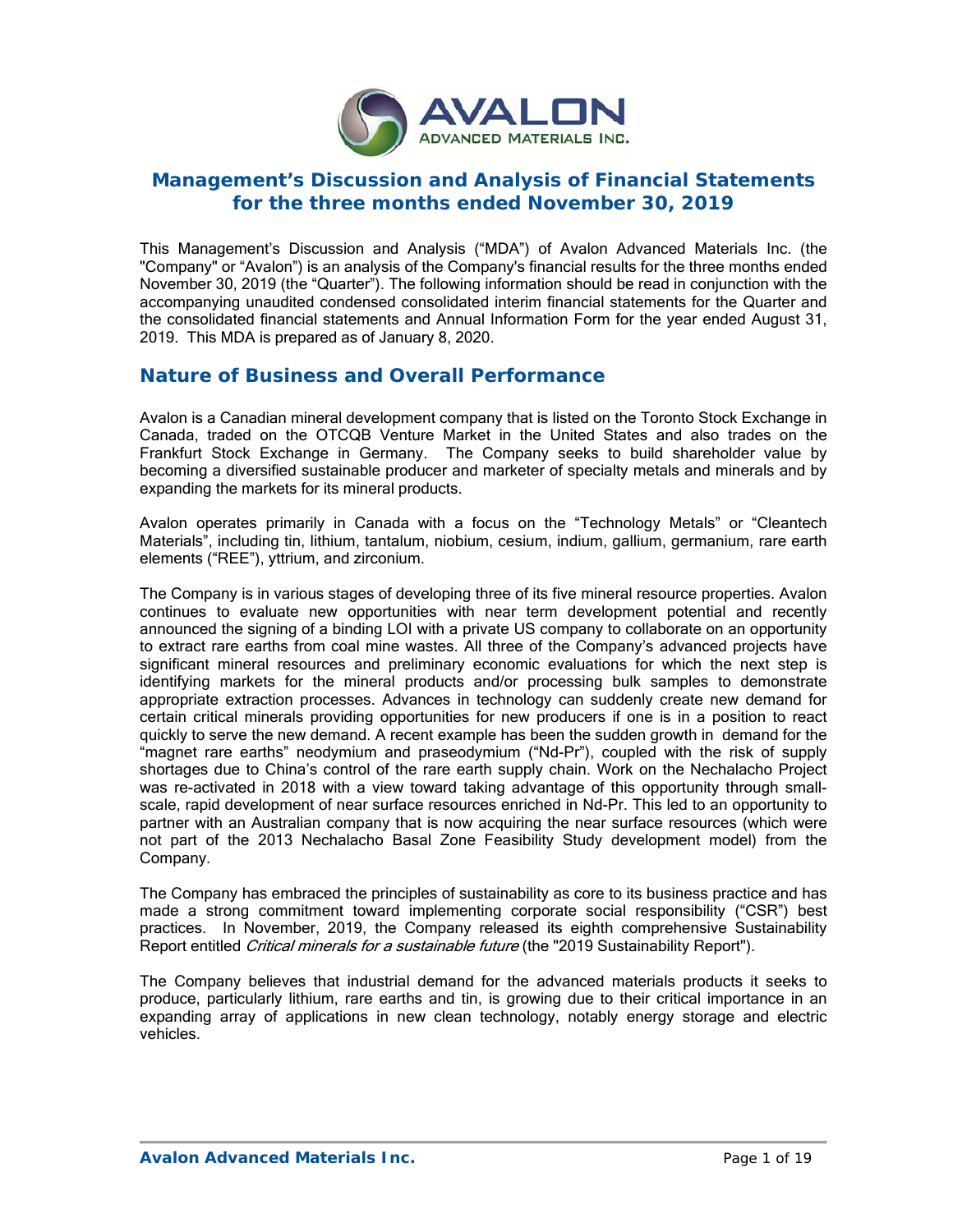# **Resource Development Activities**

Expenditures on resource properties for the Quarter totalled \$202,656, a 42% decrease from the level of expenditures for the same Quarter in fiscal 2019 ("Fiscal 2019") which totaled \$349,764. Of these expenditures, 78% were incurred on the Separation Rapids Lithium Project, 16% were incurred on its East Kemptville Project and 6% were incurred on the Nechalacho Project.

## *Separation Rapids Lithium Project*

The Separation Rapids property consists of seventeen mineral claims and one mining lease covering a combined area of approximately 3,910 hectares ("ha") (9,172 acres) in the Paterson Lake Area, Kenora Mining Division, Ontario, all of which are owned 100% by Avalon. The lease covers an area of 420.39 hectares over the area of the main lithium pegmatite deposit and adjacent lands that may be used for mine development infrastructure. The deposit is a potential source of lithium minerals for use in the glass and ceramics industry and specialty composite materials as well as lithium compounds for the battery industry.

During fiscal 2018, the Company completed an updated preliminary economic assessment ("PEA") on a simplified business model that focuses on initial production of lithium mineral concentrates for the glass industry, with potential for future expansion into production of the battery materials lithium carbonate and/or lithium hydroxide. This smaller scale development model reduces capital expenditure requirements substantially from the original model completed in September, 2016, while generating attractive returns and reducing overall business and permitting risk.

During the Quarter, the Company incurred \$157,235 (2019 - \$114,085) in exploration and development expenditures on the Separation Rapids Lithium Project. Approximately 27% of these expenditures were incurred primarily on sample collection and preparation for the petalite sorting program that commenced subsequent to the Quarter and planning for a bulk sampling program tentatively scheduled for early 2020 (subject to arranging financing),10% was spent on permitting for the bulk sampling program and 61% on metallurgical testwork to optimize recovery and lithium grade of petalite concentrate. In addition, approximately \$8,100 was expended on lithium market development work towards securing offtake agreements for the petalite products.

### Lithium Markets

While lithium battery materials are getting most of the attention in the market and the media, demand for lithium in high strength glass products is also growing. Many existing and new high strength glass formulations for automotive, aircraft, cell phones, and video displays where durability and lightweight are key, require lithium to achieve the desired properties. Avalon's high purity petalite products are well-suited for this market. Global lithium prices are off their highs of previous years with lithium carbonate reportedly near US\$9,000/tonne in December, 2019, while spodumene concentrate prices (6% Li<sub>2</sub>O, FOB Australia) are down to just above US\$600/tonne. The outlook for demand continues to be very good with companies like Tesla, Volkswagen, BMW and Toyota continuing to make positive announcements about their EV plans.

Numerous expressions of interest have been received from potential customers for the Company's lithium mineral products and discussions on off-take commitments with potential partners from Europe, Japan and China are ongoing. The Company is developing a work plan with a potential new partner to extract up to a 5,000 tonne bulk sample of the petalite ore for pilot plant processing. With demand for lithium growing rapidly and few advanced lithium projects ready to commence production, the Company is well-positioned to bring a new supply of high-purity lithium minerals to the market to serve priority customers, once project financing and all required permits are in place.

### Environmental Assessment and Community Engagement

Avalon is committed to developing the Separation Rapids Lithium Project based on modern CSR principles and reporting on its performance in its annual Sustainability Reports. These CSR principles include commitments to minimize environmental impacts, ensuring the health and safety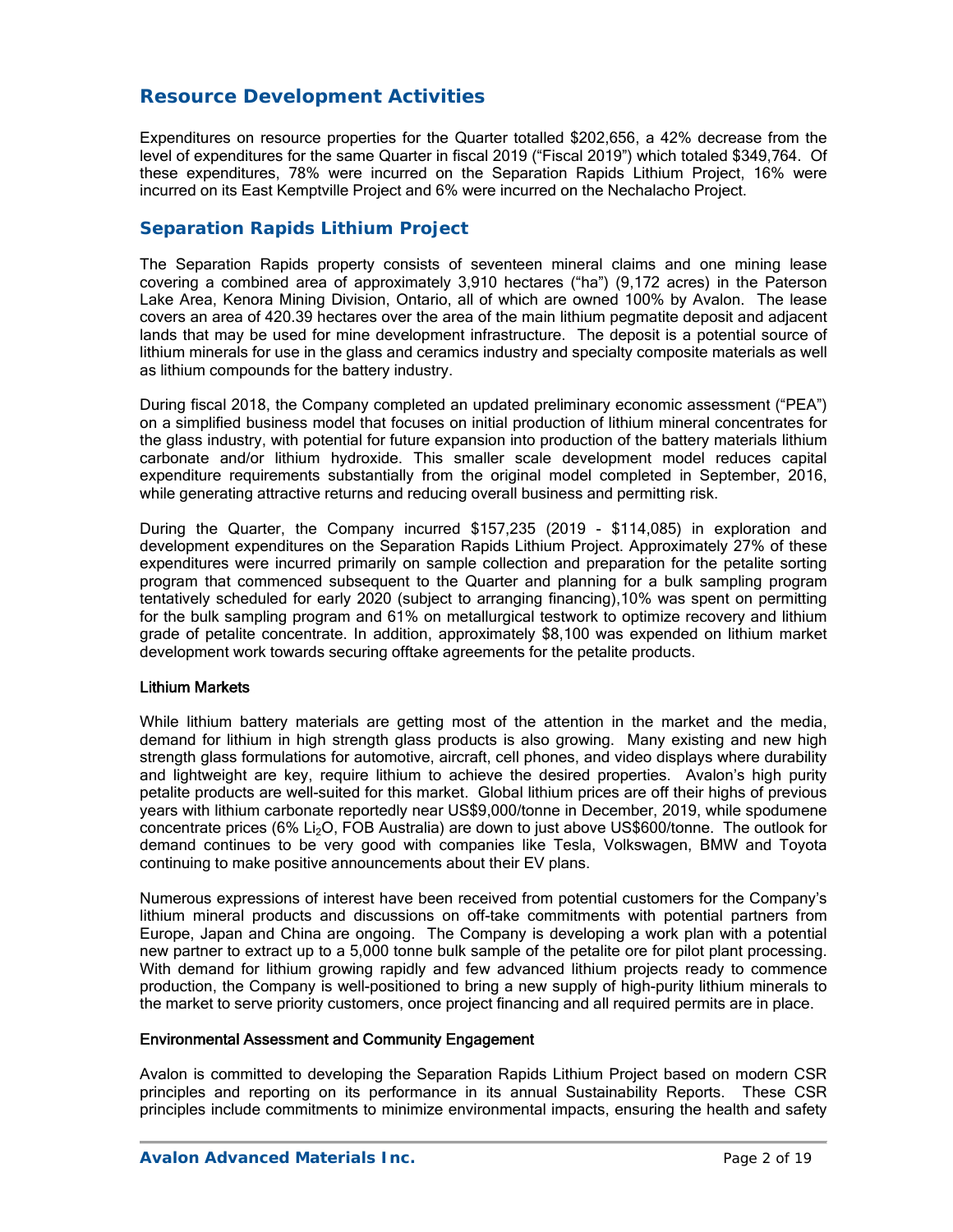of employees, creating benefits for local communities and providing full transparency in its social and environmental performance. The Company and the project are now well known in the local community.

The project is located in the traditional land use area of the Wabaseemoong Independent Nations ("WIN") for which they have stewardship under an agreement with the Province. The Company first signed an MOU with WIN in 1999 which was renewed when the project was re-activated in 2013. Avalon management has been keeping WIN leadership informed on project activities and remains committed to fulfilling its community consultation obligations and partnering with WIN on business opportunities and providing training for community members. The Company has also initiated dialogue with the Métis Nation of Ontario which holds Indigenous rights in the area. Engagement is ongoing with local Indigenous communities, regulators, and local government most recently on the update of the closure plan for the planned bulk sample program. All the Indigenous groups continue to be supportive of the project, though discussions continued with Ministry officials on the details of the closure plan through the Quarter and into December.

As part of the update of the closure plan under the existing advanced exploration permit that was required for the planned bulk sample program, an engagement plan was prepared, approved and successfully implemented. Subsequent lengthy discussions were held with ministry officials and the final plan was submitted on December 20, 2019. As a result of progressive rehabilitation and improvements to the closure plan, financial assurance to be filed with the plan is expected to be significantly less than that which is already filed for the existing advanced exploration permit. Acceptance of the plan is anticipated in the next quarter. A maintenance agreement and Quarry Permit from the Ministry of Natural Resources and Forestry allows for any needed road maintenance work, if required for bulk sampling.

### Future Work

The next step in the project's development is to proceed with a short pilot plant program on a bulk sample to finalize flowsheet parameters for engineering purposes including reagent recycling and water treatment processes, after which a feasibility study can be completed. This work is expected to proceed in 2020 subject to arranging project financing. Planning for this program has been initiated. The use of gravity concentration and ore sorting pre-concentration methods are to be further investigated, with the objective being to reduce costs for the flotation circuit by reducing the amount of feed. Some additional drilling is also contemplated to collect more geotechnical data for pit and infrastructure design work. Continued exploration including drilling on the Paterson Lake claims in the vicinity of the new Snowbank petalite pegmatite discovery and the Glitter pegmatite is planned for summer, 2020, subject to available financing. Environmental studies of the proposed power transmission line route are also planned. With the exception of the powerline route study, the environmental studies are largely complete. Once applications are submitted, it is anticipated that all necessary permits for construction can be obtained in under a year. Construction activities for many project components can be initiated prior to receipt of all permits.

Unless otherwise noted, the technical information on the Separation Rapids Lithium Project has been reviewed and approved by the Company's Senior Vice President, Metallurgy and Technology Development, Mr. David Marsh, FAusIMM (CP), or Dr. William Mercer, PhD, P.Geo. (Ontario), P. Geo. (NS), Vice President, Exploration, who are both Qualified Persons under NI 43-101.

## **Nechalacho Rare Earth Elements Project**

The Nechalacho Project is located at Thor Lake in the Mackenzie Mining District of the Northwest Territories ("NWT"), approximately 100 kilometres southeast of the city of Yellowknife. The property is now comprised of eight contiguous mining leases totalling 14,229 acres (5,786 hectares), after three mining claims totalling 332 hectares on the southwest side of the original five leases were converted to mining leases. The original five leases are subject to one independently owned 2.5% Net Smelter Returns ("NSR") royalty agreement. Avalon has the contractual right to buy out this royalty on the basis of a fixed formula, which is currently approximately \$1.6 million and which will increase at a rate equal to the Canadian prime rate until the royalty is bought out.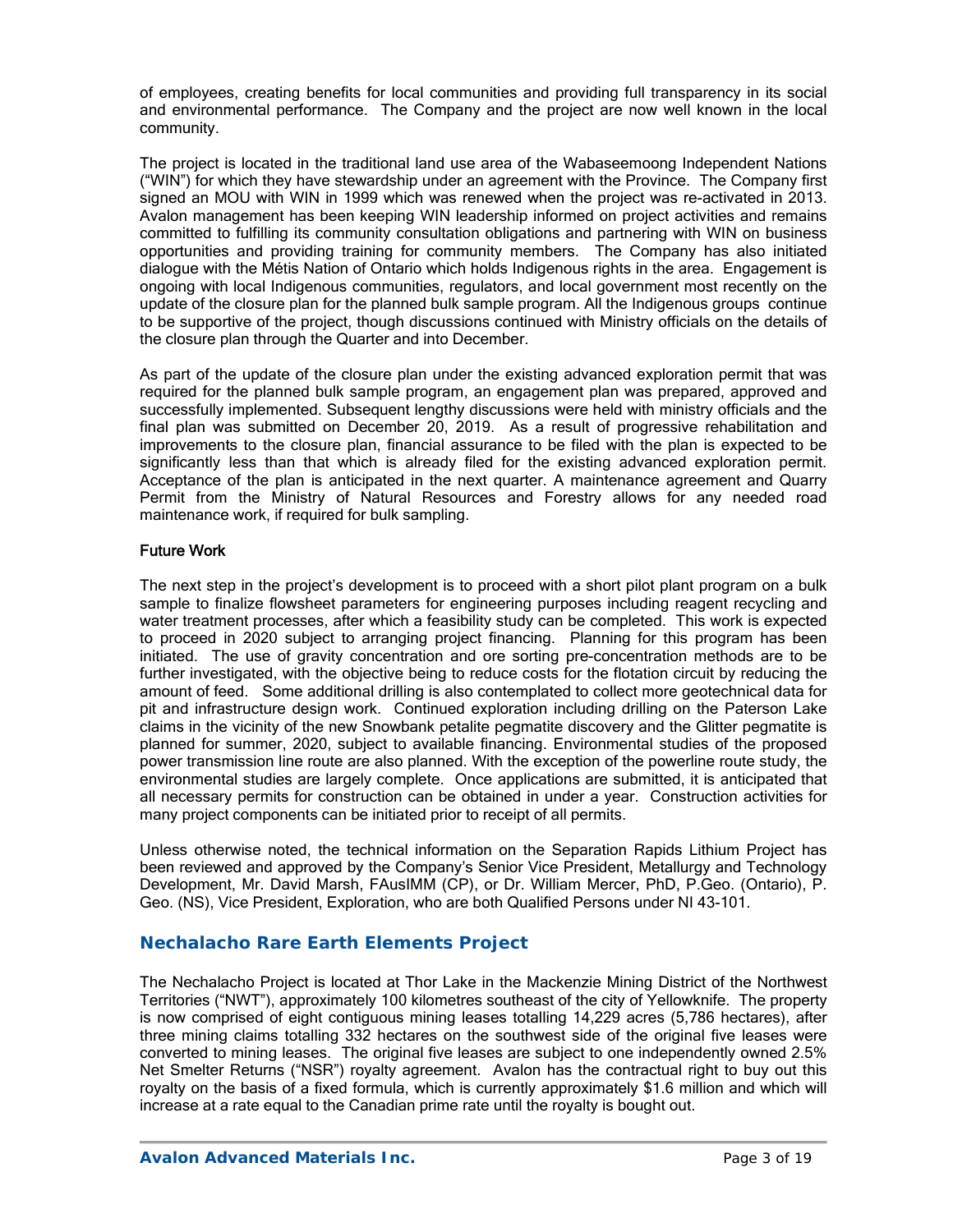The property is situated in an area referred to as the Akaitcho Territory, an area which is subject to comprehensive land claim negotiations between the Government of Canada and the Treaty 8 Tribal Corporation, which consists of the Yellowknives Dene First Nation ("YKDFN"), the Deninu K'ue First Nation ("DKFN") and the Lutsel K'e Dene First Nation ("LKDFN"). The Company has signed an Accommodation Agreement with the DKFN. The Company also recognizes that the Tłįcho First Nation ("TFN") has a settled land claim with the Government of Canada which provides for certain harvesting rights in the area of the Nechalacho site. The general area around the Nechalacho site is subject to Indigenous rights asserted by two Métis organizations: the NWT Métis Nation ("NWTMN") and the North Slave Métis Alliance ("NSMA"). During 2014, Avalon concluded a Participation Agreement with the NWTMN and commenced discussions with the NSMA.

During Fiscal 2019, the Company and a private Australian company, Cheetah Resources Pty Ltd. ("Cheetah"), entered into a definitive agreement (the "Agreement"), under which Cheetah will acquire ownership of the near surface resources principally in the T-Zone and Tardiff Zones of the property ("Upper Zone Resources") for a total cash consideration of \$5 million while the Company will retain ownership of the mineral resources below a depth of 150 metres above sea level, a 3.0% NSR royalty (the "3.0% NSR Royalty") and will continue to have access to the property for exploration, development and mining purposes. Avalon has also agreed to waive the 3.0% NSR Royalty for the first five years of commercial production and to grant Cheetah the option to pay the Company \$2 million within eight years of the transaction closing to extend the waiver of this royalty in perpetuity. This agreement also grants Cheetah an option to purchase the Company's option in the 2.5% NSR Royalty for an inflation adjusted fixed amount estimated at \$1.5 million as at the agreement date, provided that, upon exercising the option, it extinguishes this royalty.

Expenditures during the Quarter totalled \$12,682 (2019 - \$82,711), which were spent primarily on sample storage and lease payment.

### Rare Earth Markets

Interest in creating new rare earth supply chains outside China has revived due to the ongoing uncertainty around security of supply in the wake on the US / China "trade war". Permitting issues experienced by Lynas Corporation in maintaining operations with its Rare Earth Separation Plant and Refinery in Malaysia has created additional uncertainty. Rare earth magnets remain vital to many clean technology applications requiring high efficiency, lightweight electric motors and generators. This includes motors for electric vehicles, which can require 5-10kg of rare earth magnets per vehicle.

### Recent Work and Future Development Plans

Avalon and Cheetah are now in the process of closing the Co-ownership Agreement. If Cheetah implements additional infrastructure development at site, this could reduce Avalon's future development costs on its own portion of the project.

Avalon completed a definition drilling program in September - October, 2019 on the upper part of the T-Zone on behalf of Cheetah. This program, included drilling of 19 holes totalling 769 metres and further re-sampling historic core to better define the near-surface rare earth resources that Cheetah is targeting for near term development.

Unless otherwise noted, the technical information on the Nechalacho Project has been reviewed and approved either by the Company's Senior Vice President Metallurgy and Technology Development, Mr. David Marsh, FAusIMM (CP), or Dr. William Mercer, PhD, P.Geo. (Ontario), P. Geo. (NWT), Vice President, Exploration, who are both Qualified Persons under NI 43-101.

## *East Kemptville Tin-Indium Project*

The 100% owned East Kemptville Tin-Indium Project is located 55km northeast of Yarmouth, Nova Scotia, Canada. The property consists of a Special Licence covering 1,165 hectares (2,880 acres).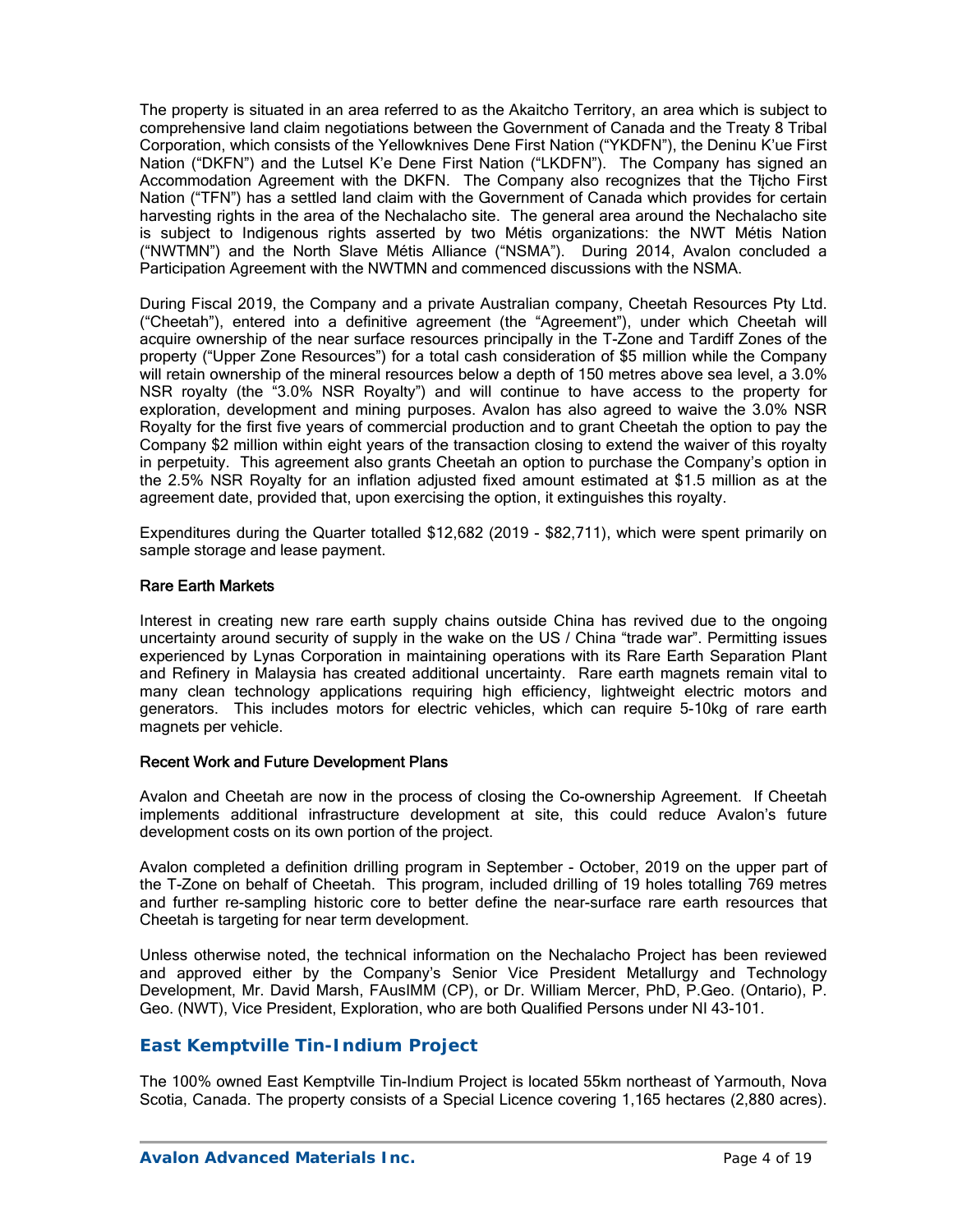East Kemptville was an operating tin mine from 1985-1992 and was North America's only large primary tin producer, before closing prematurely in 1992 due to a collapse in tin prices. Increasing global demand for tin and tightening supplies have resulted in strengthening tin prices, creating an opportunity for Avalon to consider re-developing East Kemptville.

Avalon is presently in the process of securing full tenure to the site under a mineral lease to put the Company in a position to re-start production at a small scale, utilizing the existing stockpile resources for initial feed to a gravity concentrator, supplemented by accessing near-surface higher grade tin resources. The present model will remediate the existing environmental liability and ultimately result in the full rehabilitation of the site. During fiscal 2018 the Company completed a PEA based on this initial re-development model that indicated positive economics.

During the Quarter, the Company continued work on preparing the application for the mineral lease. Once received, the Mineral Lease will allow Avalon to proceed with site development once final feasibility study work is completed and project financing is in place. Environmental baseline work was completed to allow the finalization of the Environmental Impact Assessment (referred to as a Project Environmental Assessment Designation in Nova Scotia) and the Crown Land Lease Transfer. These processes are anticipated to take approximately 4-6 months once submitted in early to mid 2020. This will include the environmental benefits of the ongoing ore-sorting test work which reduces waste volumes and water and energy use. Once all approvals are in place, financing is secured and feasibility work completed, the operation could be brought to initial production in 12- 16 months.

The Company incurred \$32,739 (2019 - \$149,353) in expenditures during the Quarter on the East Kemptville Project, which were mainly incurred on environmental studies and permitting and evaluating the project development model using ore sorting technology.

### Project Development Update

During the Quarter, as disclosed in the Company's news release dated September 13, 2019, encouraging preliminary results were reported from the ore-sorting testwork being conducted by Cronimet Mining Processing SA (Pty) Ltd ("CMPSA") on the 28 tonne bulk sample collected from the stockpile in January, 2019. While final analytical results are not yet available, visual examination of the products by CMPSA indicate tin recoveries that are exceeding expectations. Avalon is now planning to proceed with a Feasibility Study in collaboration with CMPSA to incorporate the ore-sorting results into the project development model. This is expected to be completed in 2020. Additional work at the East Kemptville site was delayed, pending completion of the final agreement with the surface rights holder on the transfer of surface tenure. Completion of the transfer has been delayed due to a change in management in the surface rights holder and a subsequent decision to conduct a further review of the proposed project development model. This agreement is not expected to be finalized now until early to mid 2020.

In addition to extensive engagement during the year with NGOs, political and business leaders, engagement continued with the Acadia First Nation ("AFN") during the Quarter. Regular meetings have been scheduled with AFN leadership to discuss business opportunities. A meeting was previously held with the Benefits Committee of the KMKNO (Provincial Mi'kmaq) Assembly toward concluding an IBA type agreement and to initiate their input into the permitting process. The responsibility for the IBA negotiation was transferred to the local AFN, which will simplify and improve this process. The AFN continue to be supportive of the Company's development plans for the East Kemptville site. It was mutually agreed to put a hold on additional agreement discussions until the necessary approvals and financing are confirmed to allow the project to move forward.

Subsequent to the end of the quarter, the surface rights holder put a hold on any new work on all tailing management areas (TMA) until it has time to further assess its long term strategy for managing the risk of a future dam failure. Accordingly, Avalon is now revising its strategy in an effort to allow short term project development focused mainly on treating the low-grade ore stockpiles, and postpone or eliminate the need for utilizing the existing TMA. This strategy continues to focus on economic rehabilitation of the site through the production of tin, while allowing additional time for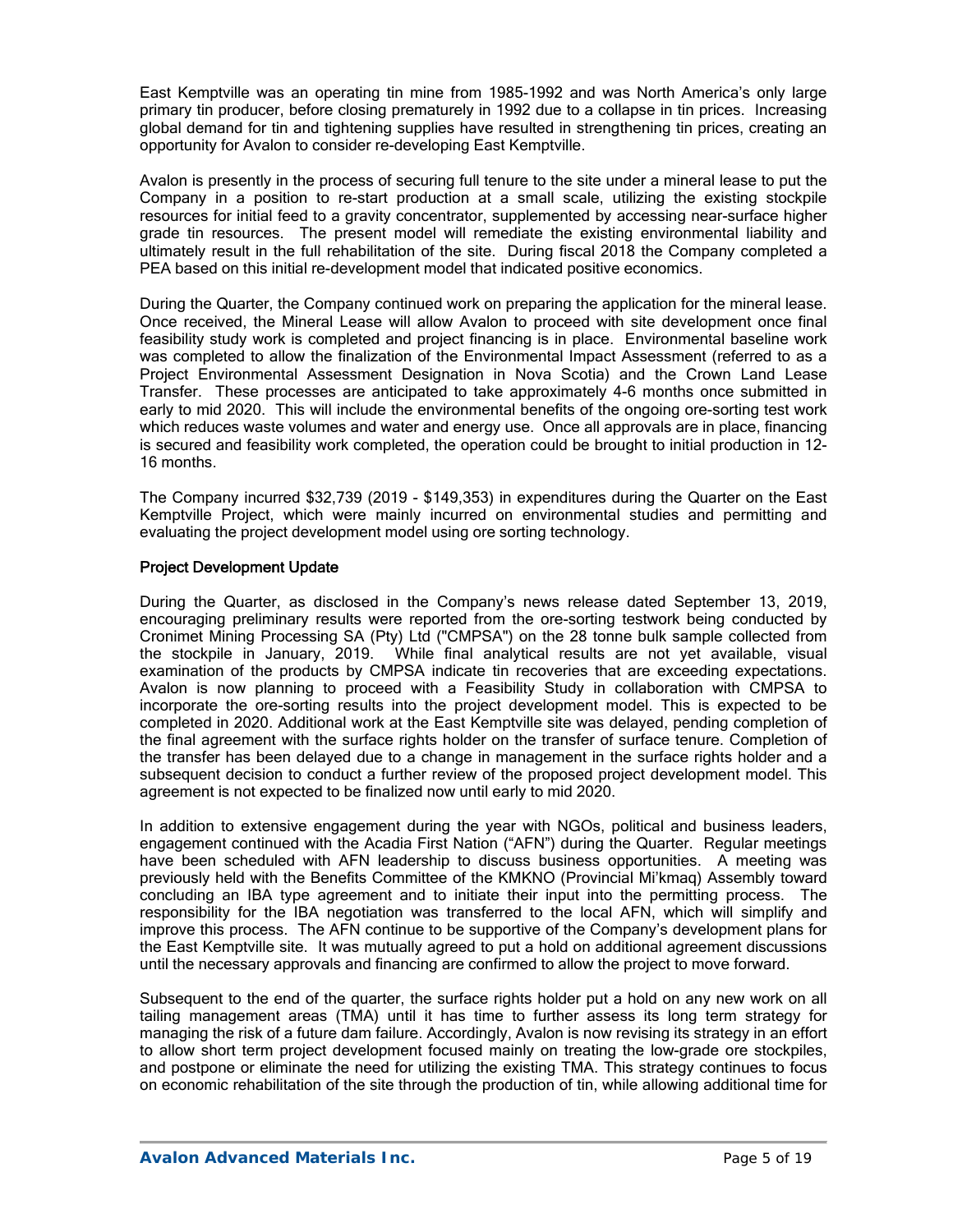technical work to fully demonstrate the benefits and safety of the original TMA impermeable cover model.

Unless otherwise noted, the technical information on the East Kemptville Tin-Indium Project has been reviewed and approved either by the Company's Senior Vice President Metallurgy and Technology Development, Mr. David Marsh, FAusIMM (CP), or Dr. William Mercer, PhD, P.Geo. (Ontario), P. Geo. (NS), Vice President, Exploration, who are both Qualified Persons under NI 43- 101.

## *Lilypad Cesium Project*

The Lilypad Cesium Project consists of 14 "new" claims, totalling slightly over 3,279 ha, covering a field of lithium, tantalum and cesium mineralized pegmatites, and located 150 kilometres northeast of Pickle Lake, Ontario. The claims were staked between January, 1999 and October, 2000 and are 100% owned by the Company with no underlying royalties. The claims are referred to as "new claims" as the Ontario government changed the claim system in 2019 with the change having no material effect on Avalon's property. Previous owners of the property drilled some 50 shallow drill holes and Avalon completed 32 drill holes totalling 4,781 metres in 2000 and 2001 in a program focused primarily on tantalum potential that produced encouraging initial results including the discovery of significant cesium mineralization as the ore mineral pollucite.

The project has been inactive since 2002 awaiting a recovery in tantalum prices or new demand for cesium minerals. Two developments in 2018 have encouraged Avalon to resume exploration at the property. Firstly, development plans for the Ring of Fire area, north of the property, increase the probability of new road access being developed into the area in the near future. Secondly, because of recent increasing market interest in both lithium and cesium, a field program is justified primarily to further investigate the cesium potential of the property due to a global supply shortage. During Fiscal 2019, Cabot Corp. announced the sale of its Specialty Fluids division (owner of the polluciteproducing Tanco Mine in Manitoba) to Sinomine, a large Chinese mining and chemical company with a division focused on rare metals supply. This news suggests that an opportunity may now exist to create a new pollucite supply chain to independently serve cesium markets outside China.

Renewed exploration work now planned for summer 2020, subject to financing, will comprise geological mapping and geochemical sampling to better understand cesium distribution, identify new drill targets, initiate preliminary environmental activities and to obtain samples suitable for metallurgical testwork. The 2000 and 2001 work program recognized exceptional cesium potential over a broad area on the property with drill intercepts assaying up to  $6.205\%$  Cs<sub>2</sub>O over 1.70 metres in one mineralized dyke known as the Pollucite Dyke.

The project is located in the traditional territory of the Eabametoong First Nation. The Company has re-started discussions with community leadership on opportunities for collaboration.

### *Other Projects*

In October, 2019, the Company signed a letter of intent with a private US company, Coal Strategy Advisors, LLC, ("CSA"), to earn up to a 50% interest in the Will Scarlett Rare Earths Recovery Project ("Will Scarlett") located near Marion, Illinois. Will Scarlett is a closed coal mine site where recent geochemical sampling has found elevated levels of rare earth elements (or "REE") and other metallic elements such as cobalt, nickel, lithium, manganese and zinc in mine waste materials.

The rare earths are found at Will Scarlett in the acid mine drainage ("AMD") and in the precipitates generated from lime treatment of the AMD to neutralize the acidity. Sampling of the precipitates and AMD has revealed high concentrations of total rare earth oxides in excess of 500 ppm. Also notable is that, unlike most hardrock rare earth resources, no significant uranium or thorium has been detected associated with the rare earths at Will Scarlett. Analytical and process testwork is now in progress to confirm concentration levels and the most efficient extraction process to recover the rare earths from the AMD and precipitates. Avalon and CSA plan to enter into a formal joint venture agreement in early 2020 once the project development plan is agreed and funding is in place. The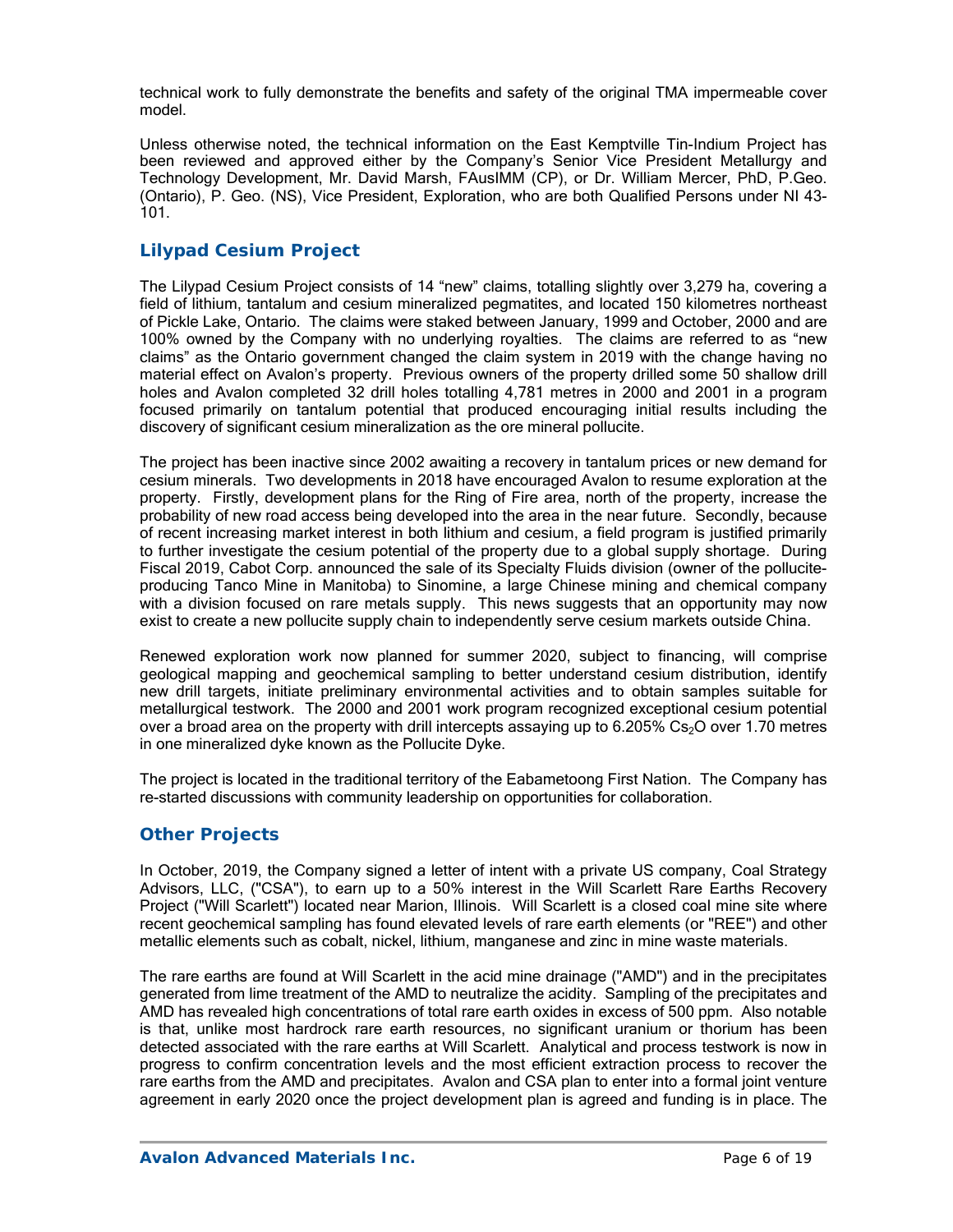partners are party to several applications for funding through US government programs initiated in 2019 to support domestic rare earth supply chain development.

While the Warren Township Anorthosite Project remains inactive, the Company continues to monitor the markets for calcium feldspar products, where demand appears to be growing as evidenced by new production from Greenland reported by Hudson Resources Inc. There is also renewed exploration activity in the Shawmere Anorthosite complex by another company exploring on claims located to the north of the Warren Township Project.

# **Corporate Social Responsibility**

In November 2019, the Company released its 2019 Sustainability Report, which is available for download on the Company's website at: http://www.avalonAM.com

The 2019 Sustainability Report was prepared in accordance with the streamlined October 2016 Global Reporting Standards. The 2019 Sustainability Report incorporates a self-assessment of Fiscal 2019 performance and sets targets for 2020 against the applicable Mining Association of Canada "Toward Sustainable Mining" indicators. It also integrates the United Nations' 17 Sustainable Development Goals into our sustainability performance for the first time. Notably, Avalon completed risk assessments and updated all Emergency Response Plans for the sites where work was completed during the fiscal year. All work at sites were completed without environmental or health and safety incidents.

In addition to the Company's safety performance, the report includes many other accomplishments such as community outreach, and metallurgical process improvements that contribute to improved environmental performance. Avalon is committed to working closely with its Indigenous partners to create lasting economic and social benefits in the communities. Dialogue is ongoing with the Acadia First Nation in Nova Scotia as it relates to the East Kemptville Project and with Wabaseemoong Independent Nations ("WIN") and Métis Nation of Ontario with respect to the Separation Rapids Lithium Project, and was recently initiated with new Eabametoong First Nation Chief, Harvey Yesno for the Lilypad Cesium Project.

Avalon's leading sustainability efforts are also benefitting the exploration industry. During Fiscal 2019, the Prospectors and Developers Association of Canada ("PDAC") adopted Avalon's energy monitoring system and published it for its members, as well as working with regulators to develop balanced regulations with applicability to Avalon projects. Avalon is participating in a multistakeholder development of a climate change risk assessment and will utilize it, if applicable, to augment existing risk assessments and project design. Avalon also supported PDAC in the development of training materials for the Mining Association of Canada's Toward Sustainable Mining's Community of Interest Panel regarding the exploration industry. PDAC may further adapt them for a broad range of educational applications.

The Company's focus is on materials that enable clean technology, including electric vehicles, solar and wind power. In order to do this sustainably, Avalon designs its operations to minimize environmental impacts and greenhouse gas emissions, while planning for rehabilitation and productive use of the land post closure. The Company also now incorporates a stageddevelopment approach to its cleantech materials projects, which involves starting production at a modest scale, to minimize project footprint and potential risks to environment, while also reducing investment risk and creating opportunities for its Indigenous business partners. Further, Avalon is a leader in looking at closed mine sites as opportunities to remediate long term environmental liabilities through economic extraction of valuable minerals from waste materials using new technologies such as sensor-based ore-sorting.

Being a recognized sustainability leader reduces costs and facilitates good relationships with communities, which helps reduce risk of experiencing lengthy delays in receiving operating permits and approvals. This also helps facilitate the acquisition of our social license to operate. Avalon believes that responsible users of our clean tech materials will require increasingly sustainable sources for their materials which we believe will provide Avalon with a strategic advantage.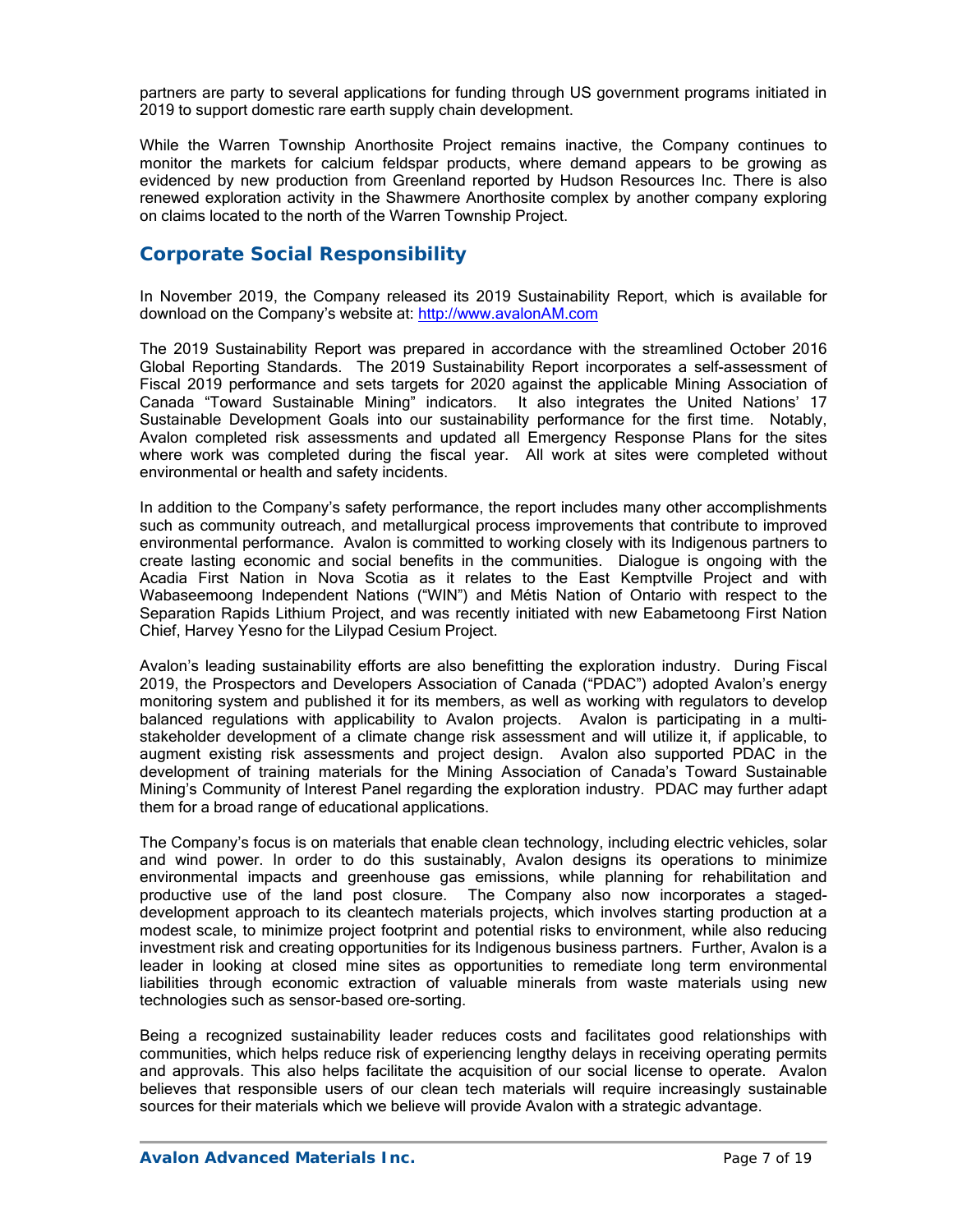# **Administration and Other**

Corporate and Administrative expenses totalled \$579,977 during the Quarter, a 15% decrease from the amount incurred during the comparative quarter in Fiscal 2019 (\$680,787). The main area of decreased operating expenses for the Quarter was occupancy expenses, expenses on public and investor relations and directors' fees.

No occupancy expenses were recognized during the Quarter compared to \$79,599 for the same quarter in Fiscal 2019. The decrease is primarily related to the adoption of IFRS 16, and is partly offset by the increase in depreciation expense for the leased office premise of \$49,023 and the increase of \$8,405 in interest expense on lease obligation. The balance of the decrease is mostly due to the reduced size of the company's office premises.

Expenses on public and investor relations decreased by \$21,986 (20%) to \$87,993 compared to the same quarter in Fiscal 2019. The decrease is primarily related to the reduced amount of work provided by consultants with respect to investor relations activities. Investor relations activities during the Quarter included participation in investment conferences in New York and South Florida and in a trade mission to Japan and Korea organized by Natural Resources Canada. This trade mission was focused on introducing Canadian companies involved in critical minerals supply chains development to end-users and potential investors.

Directors' fees decreased by \$16,550 (77%) to \$5,000 compared to \$21,550 for the same quarter in Fiscal 2019. Directors were paid a base yearly fee of \$10,000 plus a fee of \$400 per Board or Committee meeting attended in person or by conference telephone. An additional fee of \$3,000 was also paid to each of the Chair of the Board and the Chair of any other permanent committee of the Board. Effective September 1, 2019, the base yearly fee was reduced to \$5,000 and the meeting fees and all Chair fees were eliminated.

Share based compensation expense totalled \$17,821 for the Quarter compared to \$26,105 for the same quarter in Fiscal 2019. This decrease is primarily related to the decrease in the estimated fair values of options earned during the Quarter.

The Company recognized a financing transaction cost expense of \$177,503 during the quarter ended November 30, 2018 relating to the issuance of the convertible note payable issued on November 30, 2018.

During the quarter ended November 30, 2018, the Company abandoned three exploration licences peripheral to the Special Licence of the East Kemptville Project and accordingly the costs incurred of \$639,034 on the mineral claims under these exploration licences had been written off as an impairment loss during the quarter ended November 30, 2018. No resource property was abandoned and no impairment loss was recognized during the Quarter.

On November 30, 2019, the fair values of the Company's outstanding derivative liabilities (which included the warrants denominated in US\$ and warrants with exercise prices that are subject to adjustment from time to time in the event of certain common share rights offerings) were remeasured using the Black-Scholes pricing model, which resulted in a loss of \$8,891 for the Quarter (being the increase in the estimated value of these warrants between November 30, 2019 and August 31, 2019). The changes in the estimated value of these warrants are mainly caused by the fluctuation in the trading price of the Company's common shares on November 30, 2019 compared to August 31, 2019.

The fair values of the Company's outstanding convertible redeemable preferred shares (issued in March 2017, January 2018 and June 2018) were also re-measured, which resulted in losses of \$31,500 for the Quarter.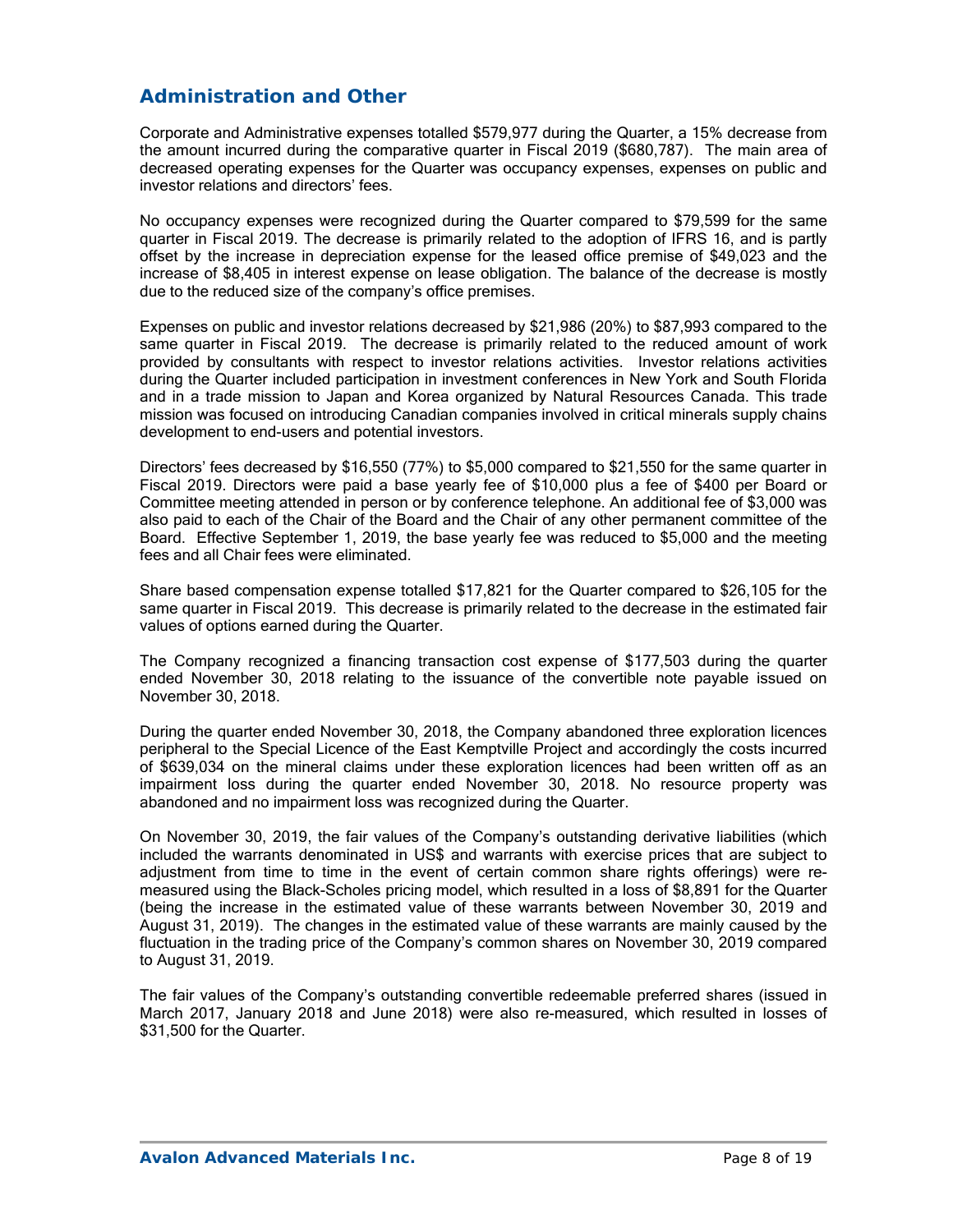# **Summary of Quarterly Results**

The following selected financial data is derived from the unaudited condensed consolidated interim financial statements and financial information of the Company.

| <b>Fiscal Year</b>                         | 2020           |         |               | 2019           |                | 2018           |         |                |
|--------------------------------------------|----------------|---------|---------------|----------------|----------------|----------------|---------|----------------|
| <b>For the Quarters Ended</b>              | <b>Nov. 30</b> | Aug. 31 | <b>May 31</b> | <b>Feb. 28</b> | <b>Nov. 30</b> | <b>Aug. 31</b> | May 31  | <b>Feb. 28</b> |
|                                            |                |         |               |                |                |                |         |                |
| Revenue                                    | 99.977         | 13.301  | 10.655        | 15.126         | 13.941         | 14.340         | 20.204  | 12,484         |
| Net Loss before discontinued<br>operations | 576,385        | 50.259  | 1.127.319     | 638.820        | 1,569,937      | 786.927        | 682.931 | 1,142,848      |
| Net Loss                                   | 576,385        | 50.259  | 1.127.319     | 638.820        | 1.569.937      | 786.927        | 682.931 | 1.142.848      |
| Net Loss, per share, basic<br>land diluted | 0.002          | 0.000   | 0.004         | 0.002          | 0.006          | 0.004          | 0.003   | 0.005          |

The fluctuation in quarterly net loss is primarily due to share-based compensation expenses recognized as stock options granted to directors, officers, employees and consultants of the Company are earned, the impairment losses recognized on resource properties, changes in the fair value of derivative liabilities and convertible redeemable preference shares, and expensed financing transaction costs. The costs of resource properties are written down at the time the properties are abandoned or considered to be impaired in value.

# **Liquidity and Capital Resources**

In management's view, given the nature of the Company's operations, which consists mainly of the exploration and development of mineral properties, the most relevant financial information relates primarily to current liquidity, solvency, and planned property expenditures. The Company's financial success will be dependent on the economic viability of its resource properties and the extent to which it can discover and develop new mineral deposits. Such development may take several years to complete and the amount of resulting income, if any, is difficult to determine. The sales value of any mineralization discovered by the Company is largely dependent on factors beyond the Company's control, including the market value of the metals and minerals to be produced.

The Company manages its capital structure and makes adjustments to it based on the funds available to the Company in light of changes in general economic conditions, the Company's short term working capital requirements, and its planned exploration and development program expenditure requirements.

As the Company is in the development stage, its principal source of capital is from the issuance of equity securities. In addition, the Agreement with Cheetah allows the Company to source \$5 million in non-dilutive working capital to cover its immediate needs for operating expenses. In order to achieve its objectives, the Company expects to spend its existing working capital and raise additional funds as required.

As at November 30, 2019, the Company has current assets of \$5,771,779 and current liabilities of \$6,080,988. The holder of the Company's convertible redeemable preferred shares is entitled to demand repayment of the applicable redemption value per share in cash (which totalled \$621,250 as at November 30, 2019) upon the occurrence of certain Redemption Events. Excluding the asset held for sale of \$2,605,147 from the current assets, and excluding the deferred asset sale proceeds of \$5,000,000 from the current liabilities, the Company's adjusted working capital as at November 30, 2019 was \$2,085,644. As the de-recognition of the asset held for sale will not require the future out flow of resources by the Company, and the deferred asset sale proceeds are not refundable, it is management's belief that the adjusted working capital figure provides useful information in assessing the Company's liquidity risk.

The Company's monthly operating expenditures, excluding expenditures on resource property work programs, average \$260,000 during periods of moderate project activity. The Company's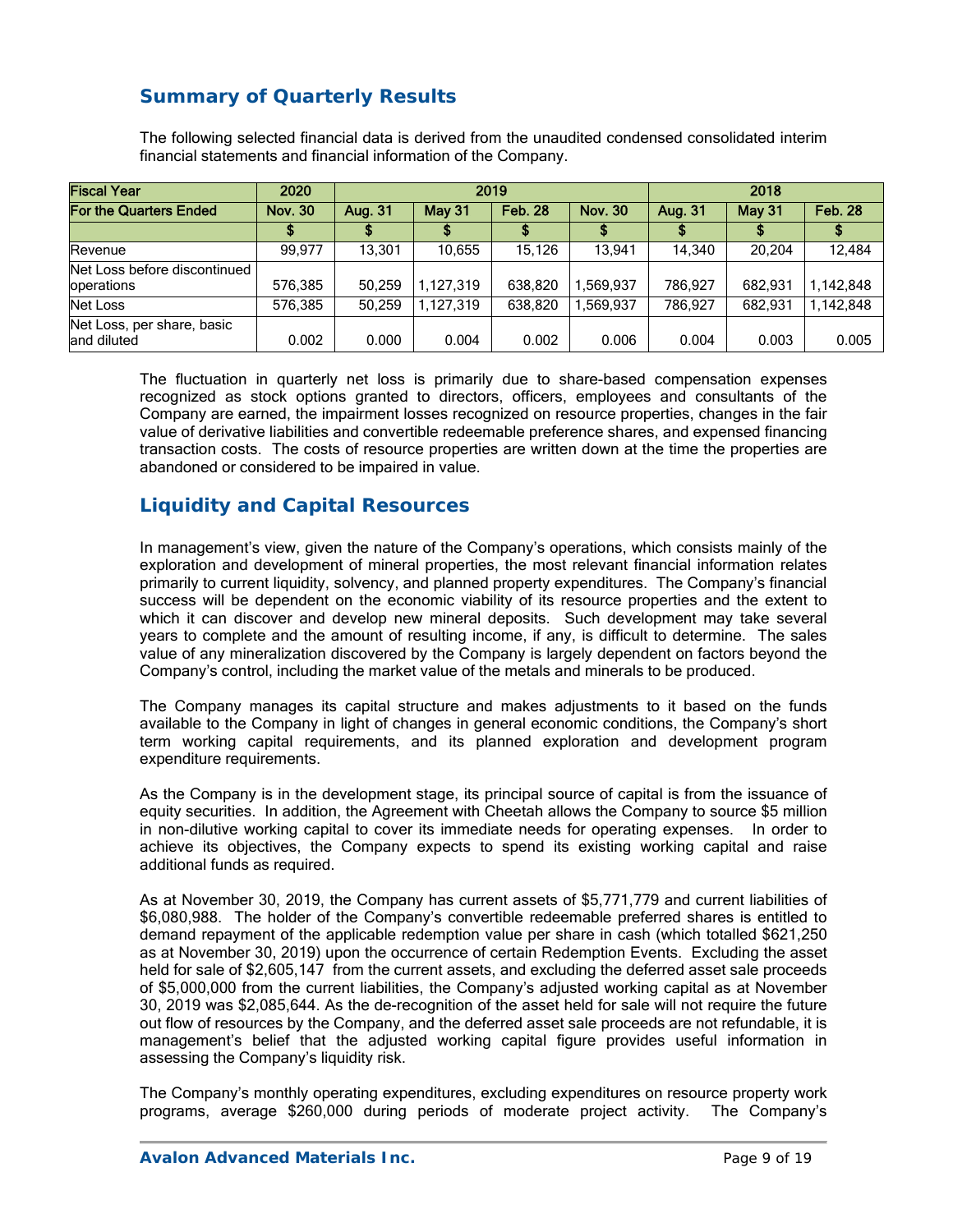contemplated resource property expenditures for Fiscal 2020, assuming the requisite financing is in place, are budgeted at approximately \$2,700,000 (excluding capitalized salaries and benefits), of which approximately \$103,890 had been incurred by November 30, 2019.

The Company will need to raise additional capital to fund significant new work programs on the Separation Rapids Lithium, East Kemptville and Lilypad Projects. Initiatives to raise additional capital are in progress. There continues to be some uncertainty as to the Company's ability to raise sufficient additional funds on favourable terms for all of its planned program expenditures. Discussions with potential joint venture partners to provide project financing are ongoing. These conditions create some uncertainty about the Company's ability to continue as a going concern. The Company's expenditures on other discretionary exploration and development activities have some scope for flexibility in terms of amount and timing, which can be adjusted accordingly.

The Company does not have any externally imposed capital requirements other than those certain Redemption Events contained in the preferred share terms. The Company continues to work on attracting more substantial project financing through the participation of one or more strategic partners, a long term construction debt financing facility, and/or through the equity markets. If the Company is not able to secure financing on satisfactory terms, expenditures on the development of its projects will need to be delayed.

All of the Company's resource properties are owned, leased or licenced with minimal holding costs. The most significant holding costs being annual lease rental fees on Nechalacho of \$24,841 and the annual expenditures related to the mining leases at Separation Rapids and Warren Township totalling \$3,327. As at November 30, 2019, the Company was required to incur additional Canadian Exploration Expenditures of \$25,203 by December 31, 2019, which the Company incurred.

A joint venture with an industry partner or end-user may represent an attractive alternative for financing the further stages in the development of any of the Company's projects once the capital requirements become relatively large.

The Company has a lease for its premises. As at the date of this MDA, the minimum lease commitments under this lease are as follows:

| Fiscal year ended August 31, | 2020                |   | 123,888 |
|------------------------------|---------------------|---|---------|
|                              | 2021                | S | 218,253 |
|                              | 2022                |   | 222,556 |
|                              | 2023                |   | 229.181 |
|                              | 2024                |   | 233,563 |
|                              | 2025 and thereafter |   | 63,280  |

## **Off Balance Sheet Arrangements**

As at November 30, 2019, the Company had no material off balance sheet arrangements such as guaranteed contracts, contingent interests in assets transferred to an entity, derivative instrument obligations or any instruments that could trigger financing, market or credit risk to the Company.

## **Transactions with Related Parties**

Balances and transactions between the Company and its subsidiaries have been eliminated on consolidation and are not disclosed here. Details of the transactions between the Company and other related parties are disclosed below:

a) Trading transactions

There have been no material trading transactions with related parties during each of the three months ended November 30, 2019 and 2018, other than the participation by Mr. Donald Bubar, Director, President and CEO in the November 2018 private placement, whereby Mr. Bubar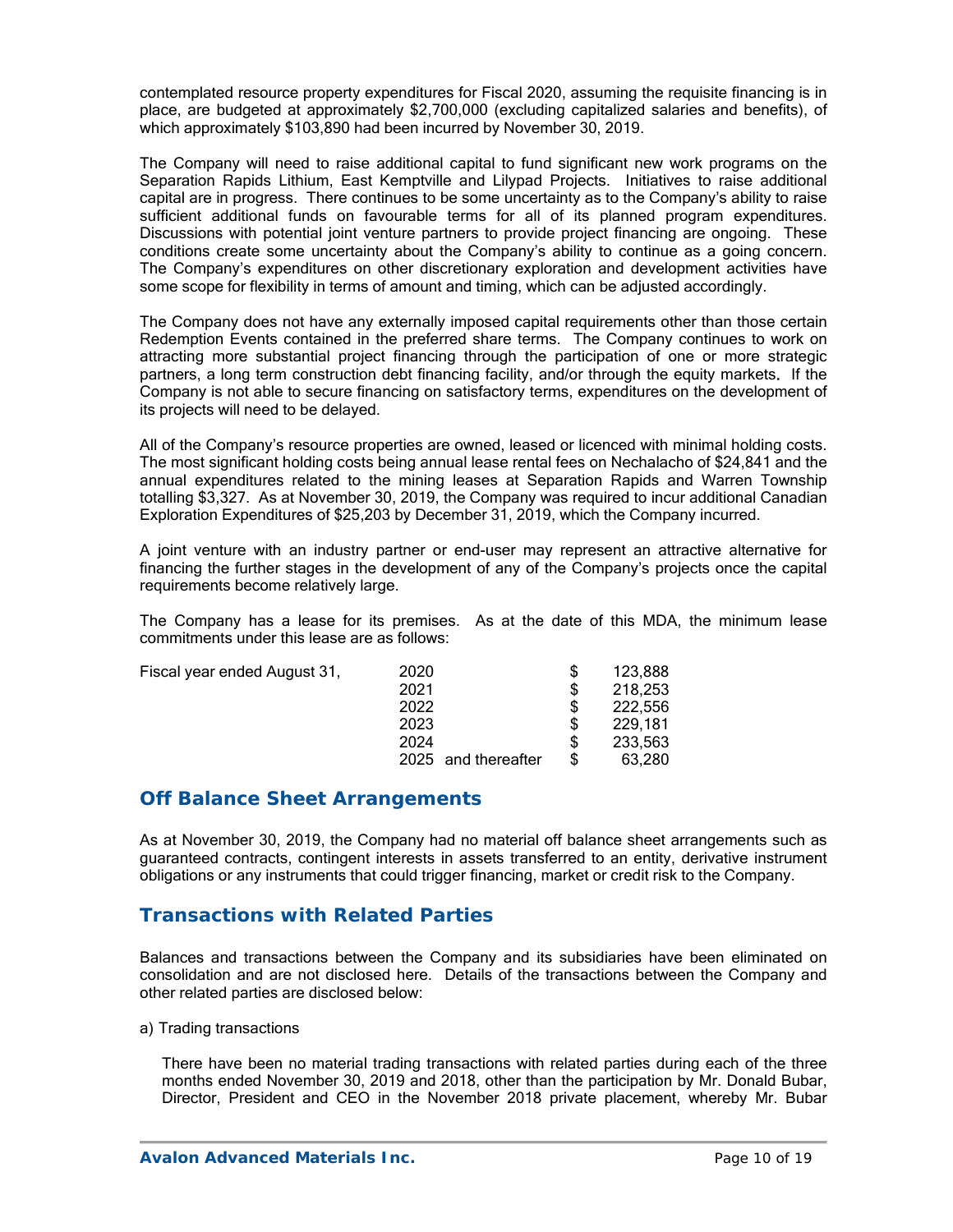subscribed for 1,000,000 Units at \$0.07 per Unit. Each unit was comprised of one common share and one half of one common share purchase warrant. Each whole warrant entitles the holder to acquire one common share at a price of \$0.12 until November 1, 2020.

b) Compensation of key management personnel

The remuneration of directors and other key members of the Company's senior management team during each of the three months ended November 30, 2019 and 2018 are as follows:

|                                                                                                  | November 30,<br>2019 | November 30,<br>2018 |
|--------------------------------------------------------------------------------------------------|----------------------|----------------------|
| Salaries, benefits and directors' fees <sup>(1)</sup><br>Share based compensation <sup>(2)</sup> | 362,052<br>15,906    | 434,088<br>21,332    |
|                                                                                                  | 377.958              | 455,420              |

 $<sup>(1)</sup>$  Salaries and benefits of key management personnel capitalized to exploration and evaluation assets</sup> and PPE for the three months ended November 30, 2019 totaled \$81,158 (2018 - \$113,502).

 $(2)$  Fair value of stock options earned and recognized as share based compensation during the respective reporting period.

Unpaid directors' fees and salaries included in accrued liabilities and owing to the directors and members of the Company's senior management team totaled \$274,633 as at November 30, 2019 (August 31, 2019 - \$566,685).

# **Subsequent Events**

Subsequent to the end of the Year, the Company:

- a) granted an aggregate of 190,000 stock options with a weighted average exercise price of \$0.08 per share to certain employees and consultants of the Company. The weighted average contract life of these options at issuance was 3.4 years;
- b) issued a total of 4,376,830 common shares pursuant to the conversion of 15 B1 Preferred Shares and 10 C1 Preferred Shares;
- c) had 100,000 stock options with an exercise price of \$0.12 per share expire; and
- d) had 132,000 brokers' compensation warrants with an exercise price of \$0.15 per share expire.

## **Financial Instruments**

The Company's financial instruments consist of cash and cash equivalents, receivables, accounts payable and accrued liabilities, convertible note payable, convertible redeemable preferred shares, warrants denominated in foreign currency, and warrants with exercise prices that are subject to adjustment from time to time.

Management does not believe these financial instruments expose the Company to any significant interest, currency or credit risks arising from these financial instruments. The fair market values of cash and cash equivalents, receivables, and accounts payable and accrued liabilities approximate their carrying values.

The Company has 6,466,513 warrants outstanding as at November 30, 2019, with an original exercise price of US\$0.56 per share ("US\$ Warrants"). These warrants are subject to certain antidilution provisions, which may reduce the exercise price, with a floor of US\$0.5095 per share. The adjusted exercise price as calculated by the anti-dilution provisions as at August 31, 2019 and as at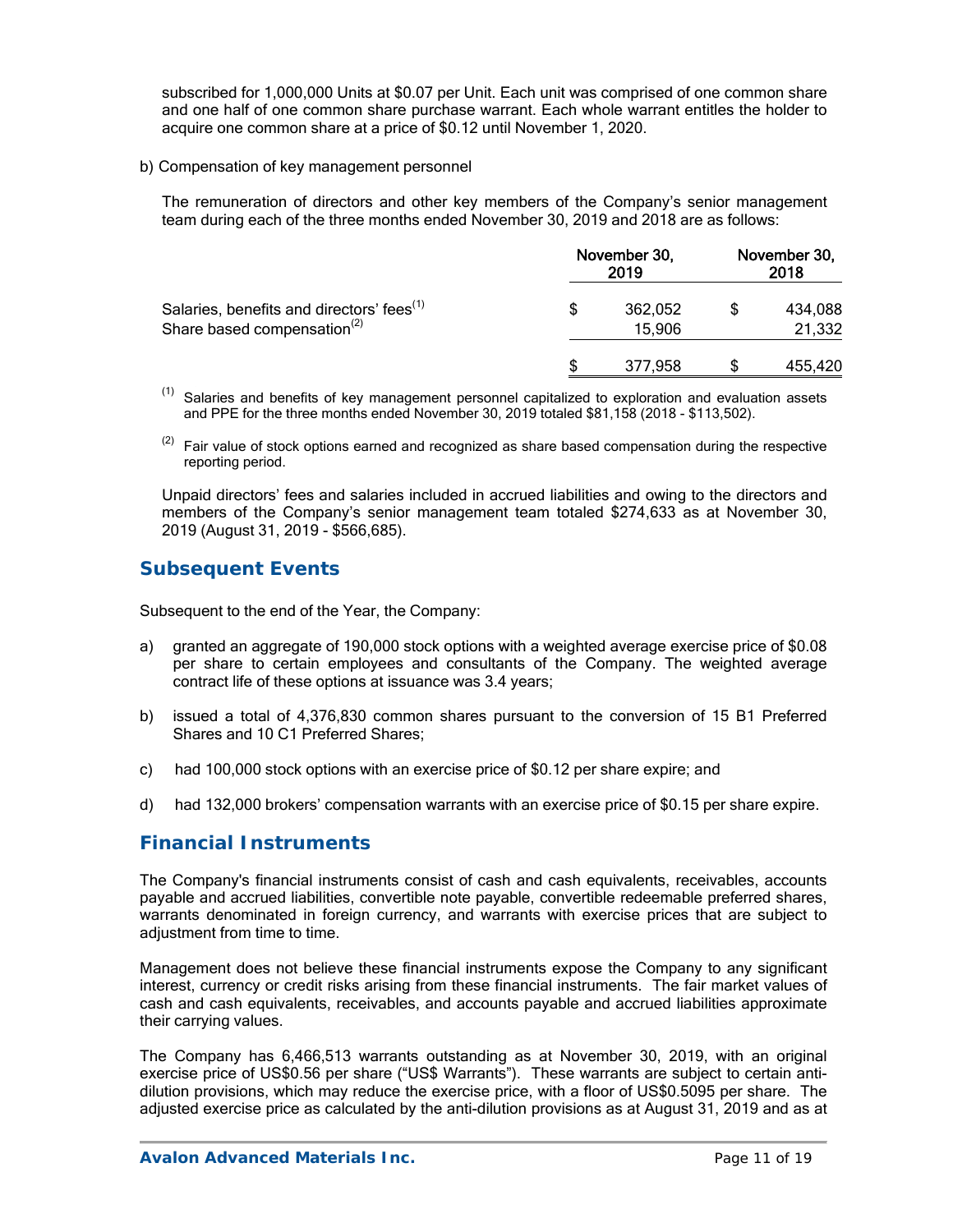the date of this MDA is US\$0.5223. These warrants are exercisable until June 13, 2021. These warrants were recorded at fair value at the time of issuance, and are re-measured at fair value using the Black-Scholes pricing model at each financial statement reporting date, with the resulting change in fair value being recorded in the statement of comprehensive loss.

As the Company has the right to redeem all of the outstanding B1 and C1 Preferred Shares at any time at a 5% premium to the redemption value, the total fair value of the 55 B1 Preferred Shares and the 40 C1 Preferred Shares as at November 30, 2019 is \$389,813 and \$262,500, respectively. The number of common shares to be issued would be 14,617,647 if all of the outstanding B1 and C1 Preferred Shares had been converted into common shares based on the closing price of the Company's common shares on the TSX of \$0.05 on November 30, 2019.

As the Company has the option to buy back the convertible note at any time for the outstanding face value, as such the fair value of the convertible note as at November 30, 2019 is its face value of \$58,333. The number of common shares to be issued would be 1,458,333 if the entire note balance of \$58,333 had been converted into common shares based on the closing price of the Company's common shares on the TSX of \$0.05 on November 30, 2019.

Interest income from cash and cash equivalents are recorded in the statement of comprehensive loss.

## **Outstanding Share Data**

### *a) Common and Preferred Shares*

The Company is presently authorized to issue an unlimited number of common shares without par value. The Company is also authorized to issue up to 25,000,000 preferred shares without par value, of which 950 have been issued and 95 are outstanding as at November 30, 2019.

As at November 30, 2019, the Company had 325,175,548 common shares, 55 Series B1 Preferred Shares and 40 Series C1 Preferred Shares issued and outstanding. Subsequent to the end of the Quarter, and as described earlier under "Subsequent Events", 4,376,830 shares were issued pursuant to the conversion of 15 B1 Preferred Shares, 10 C1 Preferred Shares. As at the date of this MDA, the Company has 329,552,378 common shares, 40 Series B1 Preferred Shares and 30 Series C1 Preferred Shares outstanding.

### *b) Options*

As at November 30, 2019, the Company had an aggregate of 8,851,250 incentive stock options outstanding with a weighted average exercise price of \$0.14 (of which 5,216,250 were vested and 3,635,000 were unvested). Subsequent to the end of the Quarter, 190,000 options were granted and 100,000 options expired (as described earlier under "Subsequent Events"). As at the date of this MDA, the Company has 8,941,250 incentive stock options with a weighted average exercise price of \$0.14 outstanding.

### *c) Warrants*

As at November 30, 2019 the Company has the following common share purchase warrants outstanding:

i. 6,466,513 US\$ Warrants, with an original exercise price of US\$0.56 per share and are exercisable until June 13, 2021. These warrants are also subject to certain anti-dilution provisions, which may reduce the exercise price, with a floor of US\$0.5095 per share. The adjusted exercise price as calculated by the antidilution provisions as at May 31, 2019 and as at the date of this MDA is US\$0.5223;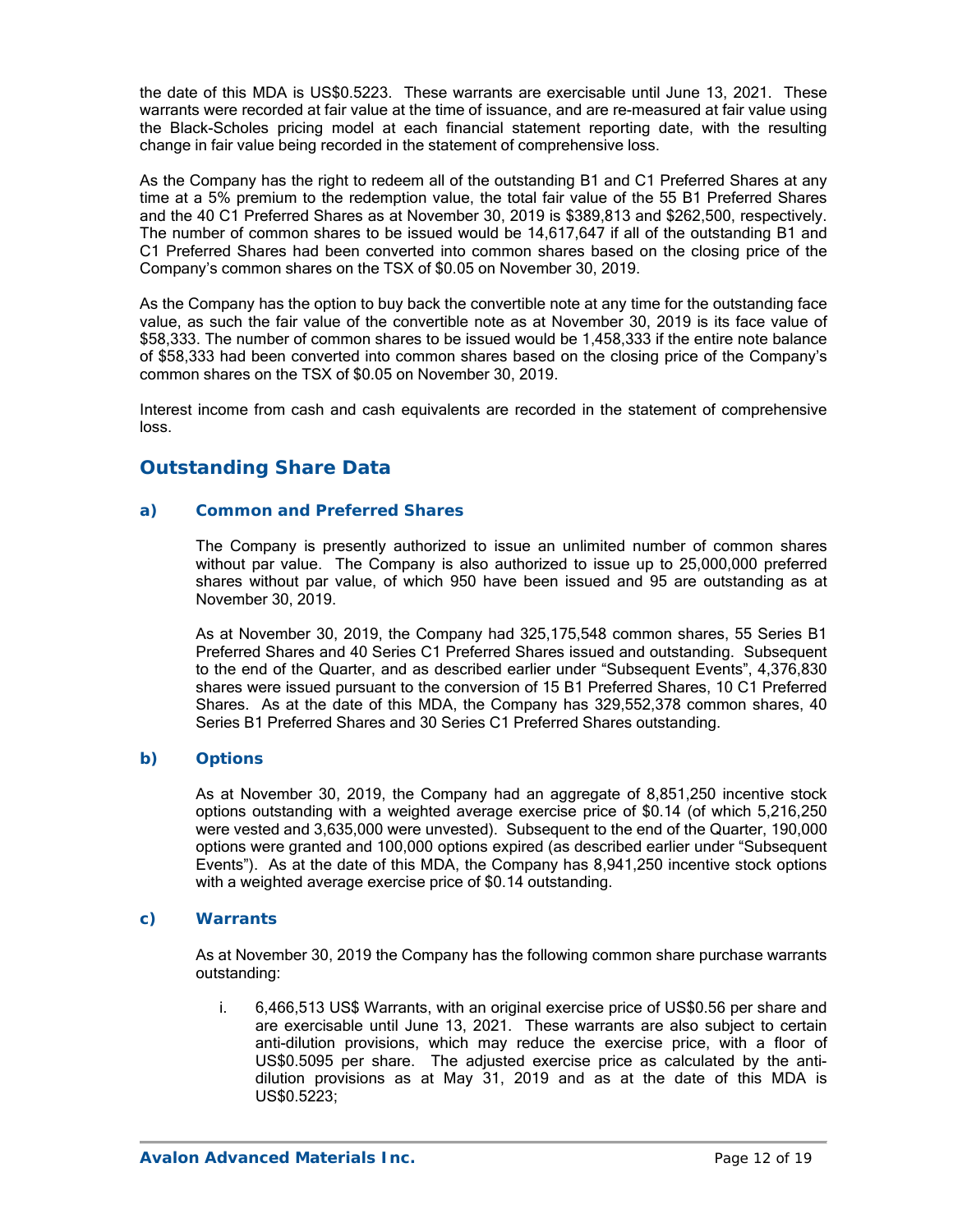- ii. 20,000 warrants, issued pursuant to the Accommodation Agreement, with an average exercise price of \$0.22 per share and will expire as follows: 10,000 warrants on July 31, 2020 and 10,000 warrants on August 2, 2021;
- iii. 6,900,000 A1 Warrants with an exercise price of \$0.23 per common share which are exercisable until March 10, 2022;
- iv. 6,250,000 B1 Warrants with an exercise price of \$0.15 per common share which are exercisable until January 15, 2023;
- v. 1,400,000 warrants with an exercise price of \$0.12 per share expiring on June 29, 2020, or if the closing price of the common shares on the TSX is \$0.16 or higher for a period of twenty consecutive trading days after June 29, 2018, the Company may, by notice to the holder reduce the expiry date of the warrants to not less than 30 days from the date of such notice;
- vi. 2,250,000 warrants with an exercise price of \$0.12 per share expiring on July 11, 2020, or if the closing price of the common shares on the TSX is \$0.16 or higher for a period of twenty consecutive trading days after July 11, 2018, the Company may, by notice to the holder reduce the expiry date of the warrants to not less than 30 days from the date of such notice;
- vii. 3,750,000 C1 Warrants with an exercise price of \$0.125 per common share which are exercisable until June 29, 2023;
- viii. 1,900,000 warrants with an exercise price of \$0.12 per share expiring on November 1, 2020, or if the closing price of the common shares on the TSX is \$0.16 or higher for a period of twenty consecutive trading days after November 1, 2018, the Company may, by notice to the holder reduce the expiry date of the warrants to not less than 30 days from the date of such notice;
- ix. 287,500 warrants with an exercise price of \$0.12 per share expiring on November 23, 2020, or if the closing price of the common shares on the TSX is \$0.16 or higher for a period of twenty consecutive trading days after November 23, 2018, the Company may, by notice to the holder reduce the expiry date of the warrants to not less than 30 days from the date of such notice; and
- x. 4,575,000 warrants with an exercise price of \$0.07 per share expiring on November 30, 2021.

The Company is also committed to issue 20,000 warrants to the NWTMN in two equal installments of 10,000 warrants upon the Nechalacho Project meeting certain milestones. These warrants will have a contractual term of five years and will have an exercise price based on the then current market price of the Company's common shares at the date of issue of the warrants.

### *d) Brokers' Compensation Warrants*

As at November 30, 2019, the Company had 132,000 compensation warrants with an exercise price of \$0.15 per common share and were exercisable until December 22, 2019. These compensation warrants expired subsequent to the end of the Quarter.

### **Disclosure Controls and Procedures**

Disclosure controls and procedures are designed to provide reasonable assurance that material information is gathered and reported to senior management, including the Chief Executive Officer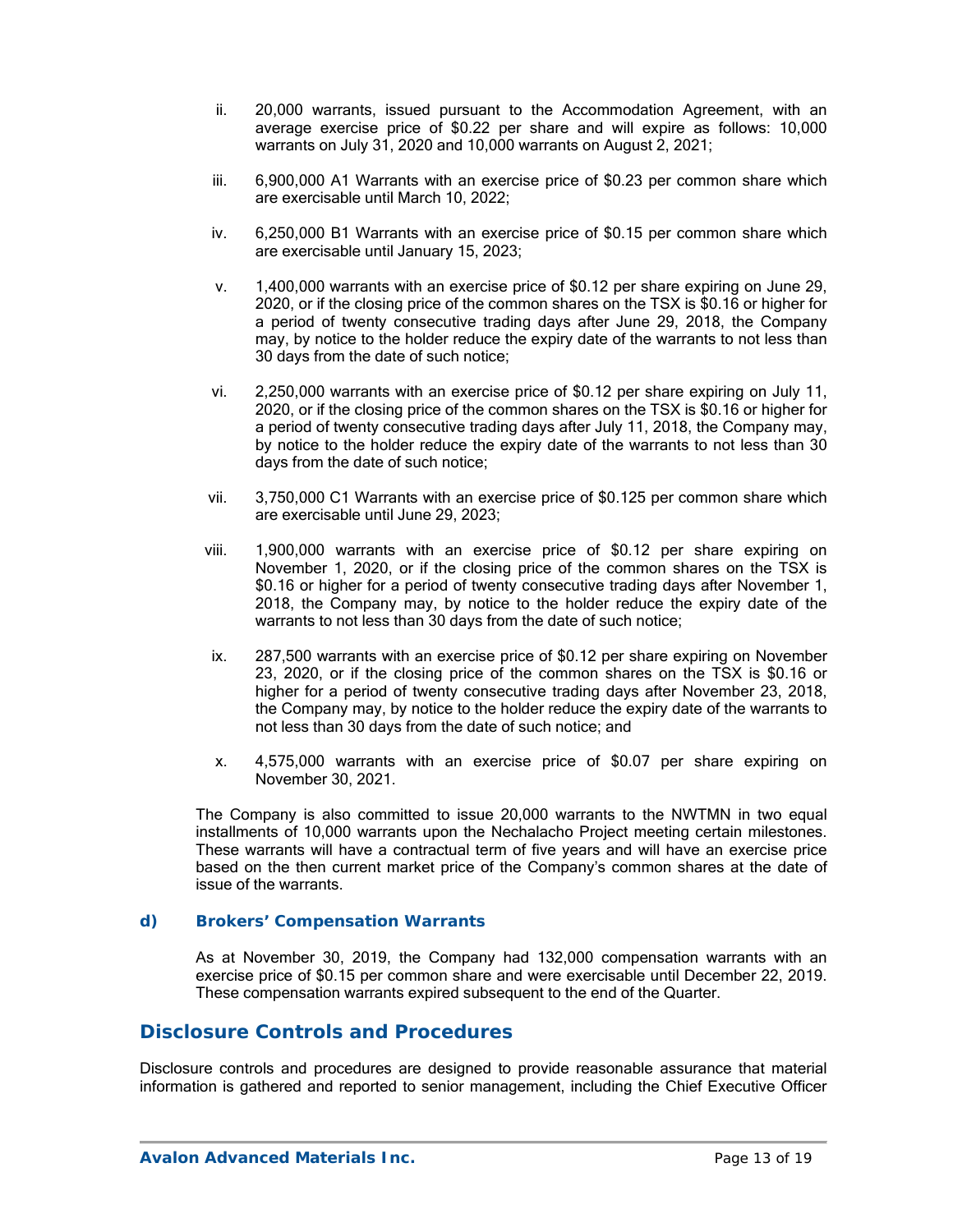("CEO") and Chief Financial Officer ("CFO"), as appropriate, to permit timely decisions regarding public disclosure.

Management, including the CEO and CFO, has designed or caused to be designed under their supervision, disclosure controls to provide reasonable assurance that the information required to be disclosed in annual filings, interim filings, or other reports filed or submitted under Canadian securities legislation, or reports filed or submitted under the U.S. Securities Exchange Act of 1934 is recorded, processed, summarized and reported within the time period specified in those rules.

# **Internal Control over Financial Reporting**

The CEO and CFO are also responsible for the design of the Company's internal controls over financial reporting ("ICFR") to provide reasonable assurance regarding the reliability of financial reporting and the preparation of financial statements for external purposes in accordance with IFRS. Because of its inherent limitation, internal control over financial reporting may not prevent or detect misstatements.

There have been no changes to the Company's design of internal controls over financial reporting that occurred during the Quarter that materially affected, or are reasonably likely to affect, the Company's ICFR.

## **Critical Accounting Judgments and Estimation Uncertainties**

The preparation of the consolidated financial statements in conformity with IFRS requires that the Company's management make critical judgments, estimates and assumptions about future events that affect the amounts reported in the consolidated financial statements and the related notes thereto. Actual results may differ from those estimates. Estimates and assumptions are reviewed on an on-going basis based on historical experience and other factors that are considered to be relevant under the circumstances. Revisions to estimates are accounted for prospectively.

The Company has identified the following significant areas where critical accounting judgments, estimates and assumptions are made and where actual results may differ from these estimates under different assumptions and conditions and may materially affect financial results or the financial position reported in future periods.

Further details of the nature of these assumptions and conditions may be found in the relevant notes to the consolidated financial statements.

### *Key Sources of Estimation Uncertainty*

Information about assumptions and estimation uncertainties that have a significant risk of resulting in a material adjustment to the financial results or the financial positions reported in future periods are included in the following notes:

### Recoverability of Exploration and Evaluation Assets, Development Assets and Property, Plant and **Equipment**

The Company assesses its long-lived assets, specifically all exploration and evaluation assets, development assets and PPE at each reporting date to determine whether any indication of impairment exists. Where an indicator of impairment exists, a formal estimate of the recoverable amount is made, which is the higher of the fair value less costs of disposal and value in use. These assessments require the use of estimates and assumptions such as long-term commodity prices, discount rates, foreign exchange rates, future capital requirements, exploration potential and operating performance.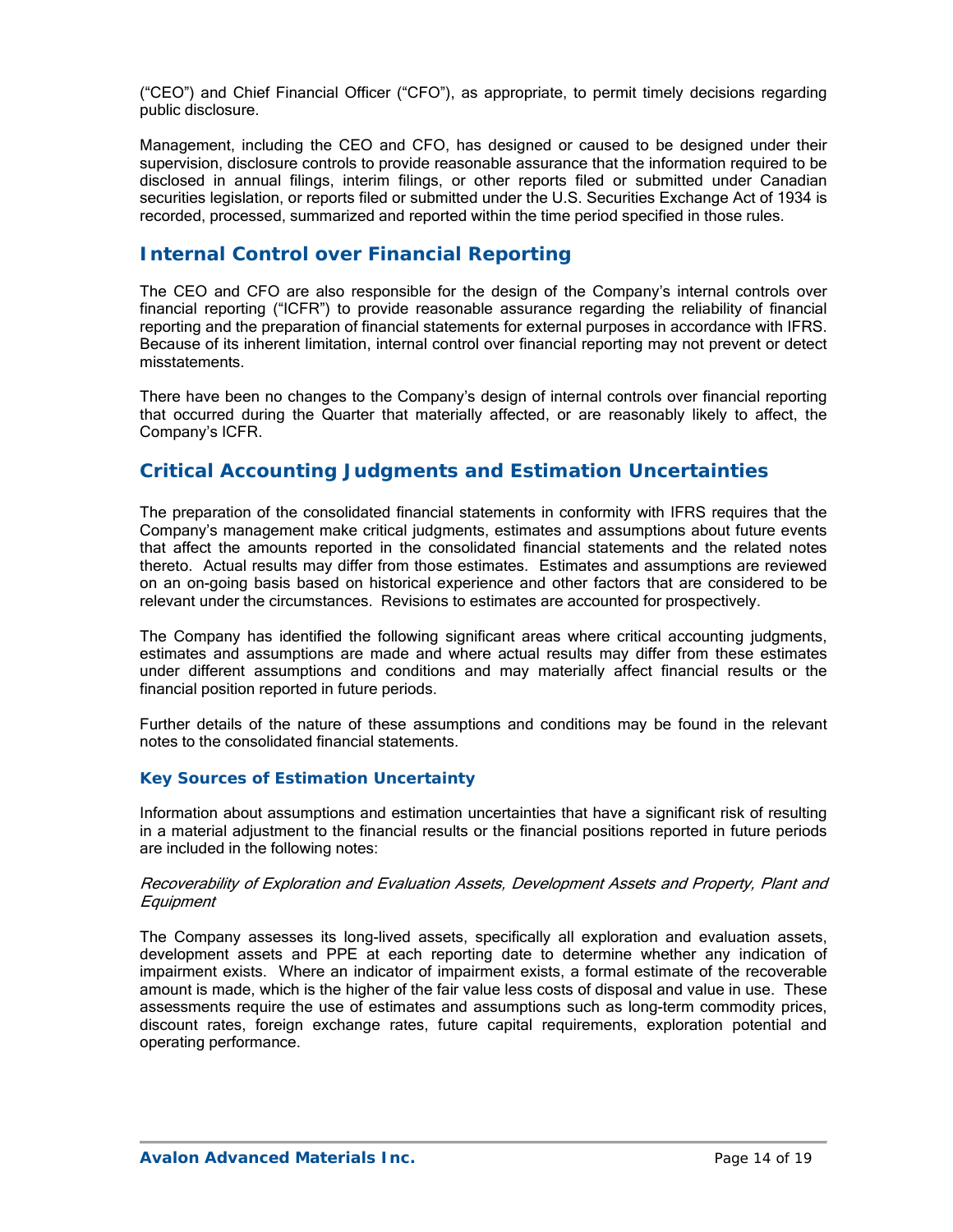#### Determination of Reserve and Resource Estimates

Mineral reserves and resources are estimates of the amount of ore that can be economically and legally extracted from the Company's exploration and development properties. The estimation of recoverable reserves is based upon factors such as estimates of commodity prices, production costs, production techniques, future capital requirements and foreign exchange rates, along with geological assumptions and judgments made in estimating the size and grade of the ore body. Changes in the reserve or resource estimates may impact the carrying value of exploration and evaluation assets, development assets, PPE, site closure and reclamation provision and amortization expense.

### Fair Value of Share Based Payments and Warrants

The Company follows IFRS 2, Share-based Payment, in determining the fair value of share based payments. This calculated amount is not based on historical cost, but is derived based on assumptions (such as the expected volatility of the price of the underlying security, expected hold period before exercise, dividend yield and the risk-free rate of return) input into a pricing model. The model requires that management make forecasts as to future events, including estimates of: the average future hold period of issued stock options and compensation warrants before exercise, expiry or cancellation; future volatility of the Company's share price in the expected hold period; dividend yield; and the appropriate risk-free rate of interest. The resulting value calculated is not necessarily the value that the holder of the option or warrant could receive in an arm's length transaction, given that there is no market for the options or compensation warrants and they are not transferable. Similar calculations are made in estimating the fair value of the warrant component of an equity unit. The assumptions used in these calculations are inherently uncertain. Changes in these assumptions could materially affect the related fair value estimates.

#### Site Closure and Reclamation Provision

The Company's accounting policy for the recognition of a site closure and reclamation obligation requires significant estimates and assumptions such as: requirements of the relevant legal and regulatory framework, the magnitude of possible disturbance and the timing thereof, extent and costs of required closure and rehabilitation activity, and discount rate. These uncertainties may result in future actual expenditures differing from the amounts currently provided.

Site closure and reclamation provision recognized is periodically reviewed and updated based on the facts and circumstances available at the time.

### Property, Plant and Equipment - Estimated Useful Lives

Management estimates the useful lives of PPE based on the period during which the assets are expected to be available for use. The amounts and timing of recorded expenses for depreciation of PPE for any period are affected by these estimated useful lives. The estimates are reviewed at least annually and are updated if expectations change as a result of physical wear and tear, technical or commercial obsolescence and legal or other limits to use. It is possible that changes in these factors may cause significant changes in the estimated useful lives of the Company's PPE in the future.

### *Critical Judgments*

Information about critical judgments in applying accounting policies that have most significant effect on the consolidated financial statements are as follows:

#### Capitalization of Exploration and Evaluation Costs

Exploration and evaluation costs incurred during the year are recorded at cost. Capitalized costs include costs directly attributable to exploration and evaluation activities, including salaries and benefits of employees who are directly engaged in the exploration and evaluation activities.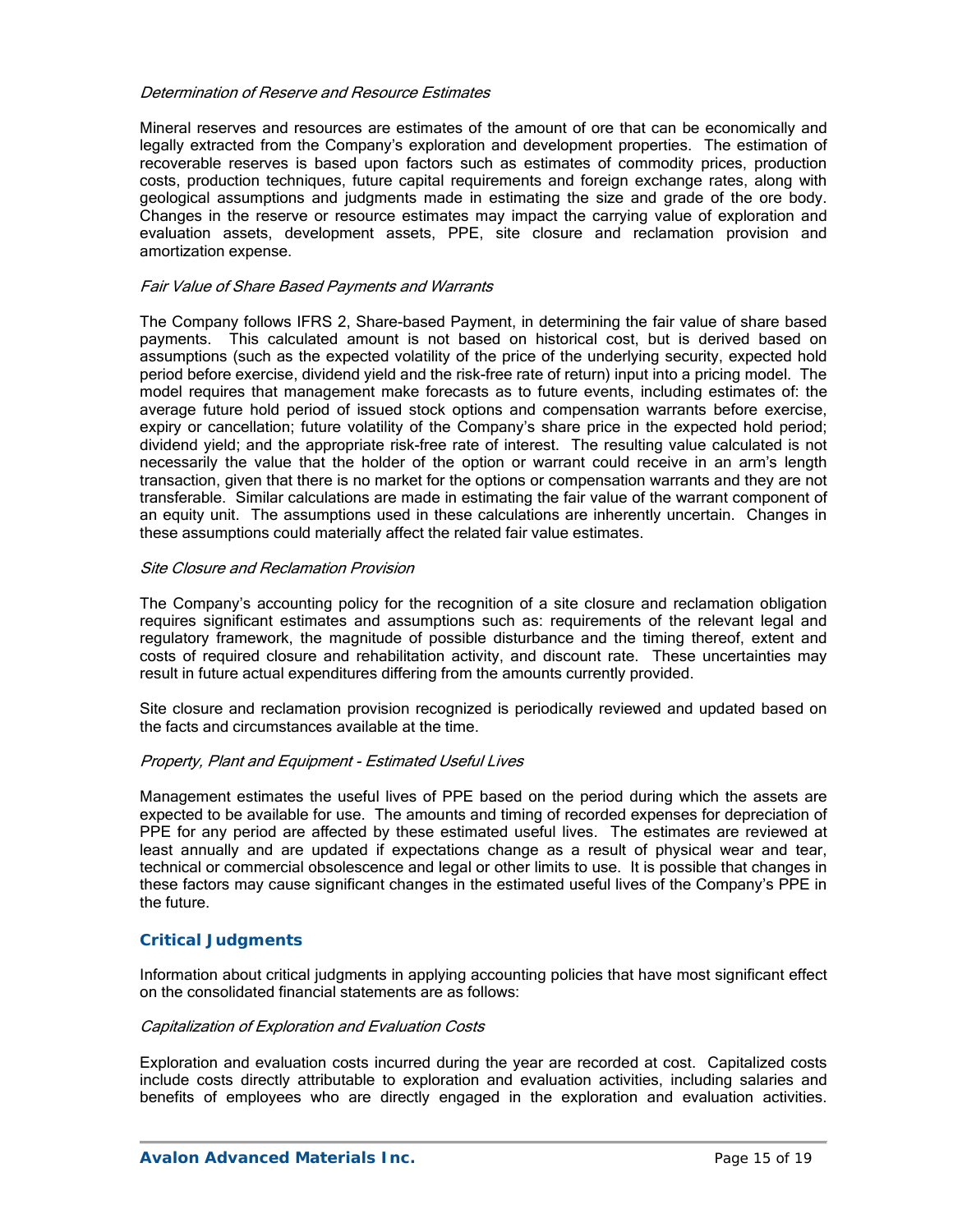Administrative and other overhead costs are expensed. Exploration and evaluation costs incurred that have been determined to have future economic benefits and can be economically recoverable are capitalized. In making this judgment, management assesses various sources of information including but not limited to the geologic and metallurgic information, history of conversion of mineral deposits to proven and probable mineral reserves, scoping and feasibility studies, proximity of operating facilities, operating management expertise and existing permits.

# **Changes in Accounting Policies Including Initial Adoption**

The Company adopted the following new accounting standards during the Quarter:

*a) IFRS 16, Leases* 

IFRS 16, Leases ("IFRS 16") was issued by the IASB in January 2016 and replace IAS 17 Leases ("IAS 17"). IFRS 16 specifies the methodology to recognize, measure, present and disclose leases. The standard provides a single lessee accounting model, requiring lessees to recognize assets and liabilities for all leases except for short-term leases and leases with low value assets. At the commencement date of a lease, a lessee will recognize a liability to make lease payments (i.e., the lease obligation) and an asset representing the right to use the underlying asset during the lease term (i.e., the right-of-use ("ROU") asset). Lessees will be required to separately recognize the interest expense on the lease obligation and the depreciation expense on the ROU asset. IFRS 16 substantially carries forward the lessor accounting requirements in IAS 17.

IFRS 16 is effective for annual periods beginning on or after January 1, 2019, with early adoption permitted. A lessee will apply IFRS 16 to its leases either retrospectively to each prior reporting period presented; or retrospectively with the cumulative effect of initially applying IFRS 16 being recognized at the date of initial application.

The lease obligation is initially measured at the present value of the lease payments that are not paid at the commencement date, discounted using the interest rate implicit in the lease or, if that rate cannot be readily determined, the Company's incremental borrowing rate. The lease obligation is measured at amortized cost using the effective interest method. Depreciation is recognized on the ROU asset on a straight line basis over the shorter of the lease term and the useful life.

Effective September 1, 2019, the Company adopted IFRS 16 using the modified retrospective approach and accordingly the information presented for fiscal 2019 has not been restated.

On initial application, the Company recognized a ROU asset (included in property, plant and equipment) and a corresponding lease obligation relating to a lease for its office premises in Toronto, which had previously been classified as an operating lease under IAS 17. The Company has elected to record the ROU asset based on the corresponding lease obligation. The ROU asset and lease obligation of \$1,045,810 were recorded as of September 1, 2019, with no net impact on the opening retained earnings. When measuring the lease obligation, the Company discounted the remaining lease payments under the lease contract using its estimated weighted‐average incremental borrowing rate of 5.0%.

The adoption of IFRS 16 had the following impact on the Company's condensed consolidated interim statement of comprehensive loss for the Quarter:

| Increase in depreciation expense                            | 49.023    |
|-------------------------------------------------------------|-----------|
| Increase in interest on lease obligation                    | 8,405     |
| Decrease in corporate and administrative expenses           | (49, 108) |
| Total increase in expenses, net loss and comprehensive loss | 8.320     |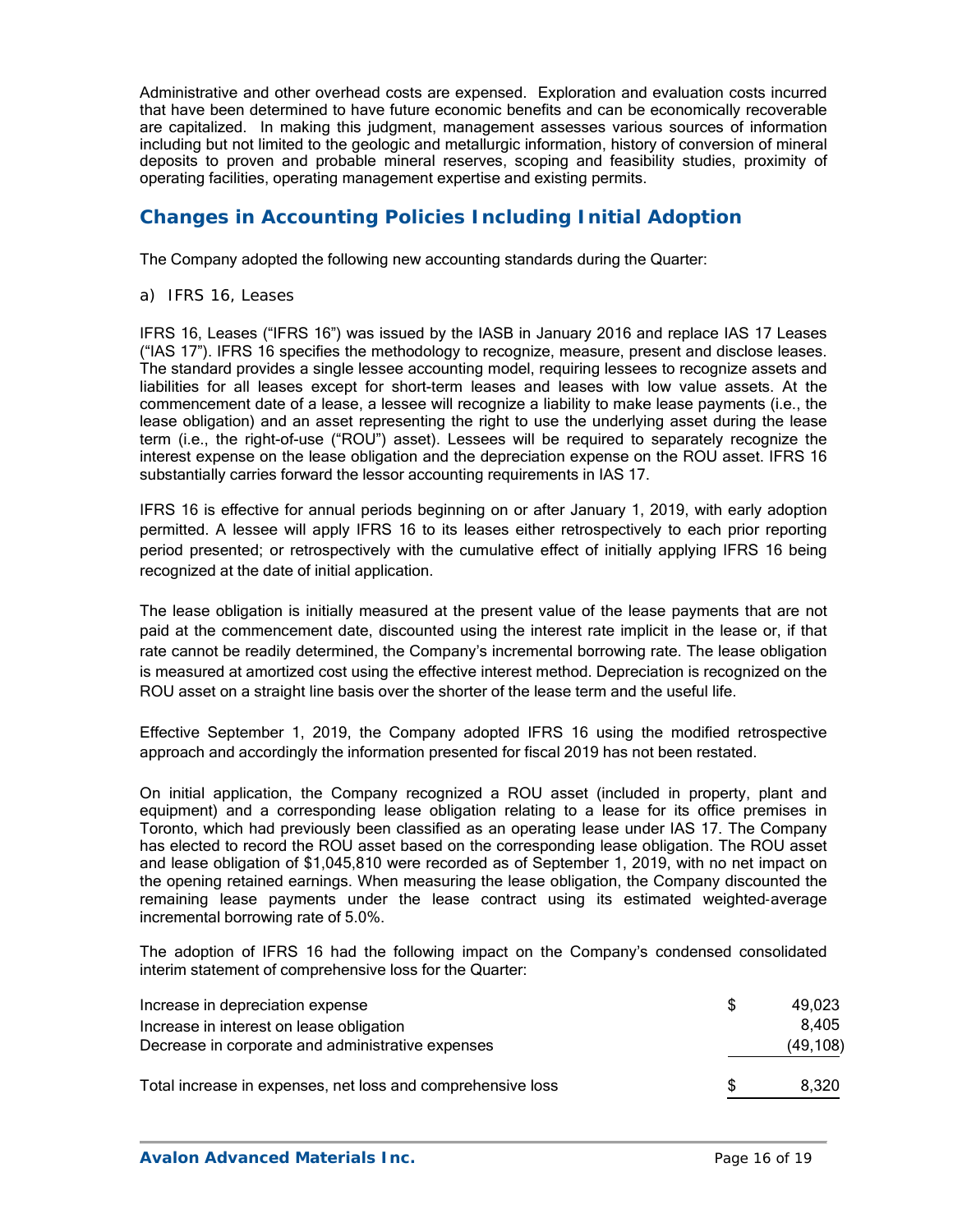The adoption of IFRS 16 had no net impact on the Company's condensed consolidated interim statement of cash flows for the Quarter, but had increased the cash used by financing activities by \$49,108, which was offset by the same amount of decrease for the cash used by operating activities.

## **Recent Accounting Pronouncements**

As at November 30, 2019 and the date of this MDA, there are no significant newly issued pronouncements that are applicable to the Company.

## **Forward-Looking Statements, Risk Factors and Qualified Persons**

Certain of the statements that are not historical facts contained in this MDA are forward-looking statements that involve risks and uncertainties that could cause actual events or results to differ materially from estimated or anticipated events or results reflected in the forward-looking statements. Such forward-looking statements reflect the Company's current views with respect to future events and include, among other things, statements regarding targets, estimates and/or assumptions in respect of reserves and/or resources, and are based on estimates and/or assumptions related to future economic, market and other conditions that, while considered reasonable by management, are inherently subject to risks and uncertainties, including significant business, economic, competitive, political and social uncertainties and contingencies. These estimates and/or assumptions include, but are not limited to:

- qrade of ore;
- mineral product and commodity prices;
- metallurgical recoveries:
- operating costs;
- achievement of current timetables for development;
- strength of the global economy;
- availability of additional capital; and
- availability of supplies, equipment and labour.

Factors that could cause the Company's actual results, performance, achievements, developments or events to differ materially from those expressed or implied by forward-looking statements include, among others, the factors described or referred to under "Description of the Business - Risk Factors" in the Company's Annual Information Form for the year ended August 31, 2019, and:

- risks related to the Company's history of losses, lack of operating history, ability to generate material revenues and continue as a going concern;
- risks related to establishing new mining operations in the event that the Company elects to proceed with the development of one of its mineral projects;
- risks related to the Company's need for additional financing;
- risks related to any joint venture or strategic alliances that may be entered into by the Company;
- risks related to closing of the sale of the near surface resources of the Nechalacho Project and the risk of one party's development plans negatively impacting the other's development plans;
- risks related to the progression of the Separation Rapids Lithium Project to a positive feasibility stage;
- risks related to securing product off-take agreements on a timely basis;
- risks related to the unique ore type at the Nechalacho Rare Earth Elements Project ("Nechalacho" or the "Nechalacho Project") and the Separation Rapids Lithium Project for which known metallurgical processes have not previously been applied;
- uncertainty related to title to the Company's properties as well as the risk of delays in obtaining licenses and permits as a result of local opposition, including uncertainty related to any challenges in connection with Indigenous land title claims and Indigenous rights;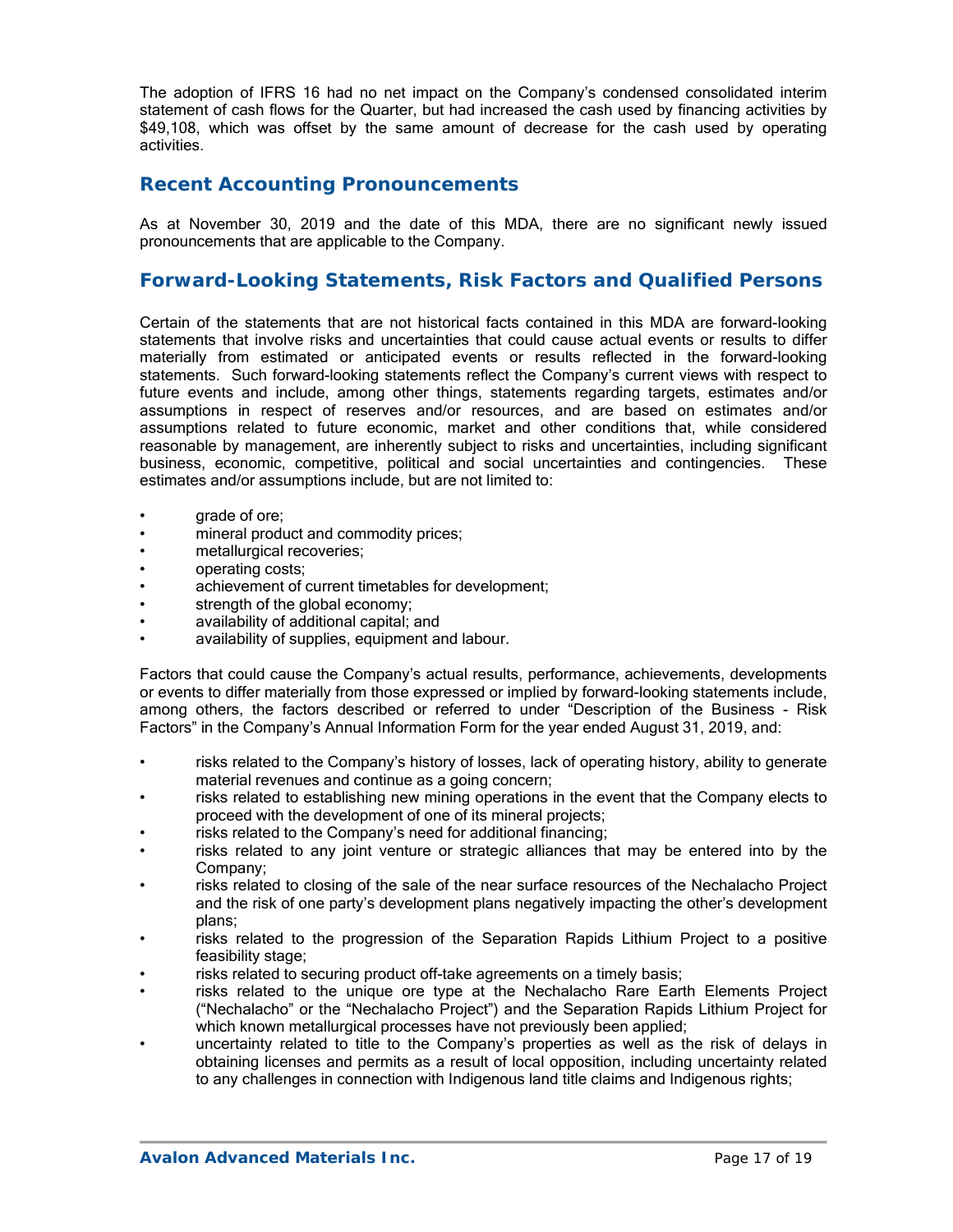- risks related to the possible existence of rights and interests of Indigenous groups, which may limit the Company's ability to develop its properties;
- risks related to the need to acquire properties for the hydrometallurgical plant and potentially a rare earth refinery for the Nechalacho Project;
- risks that actual capital costs, production schedules and economic returns for the Nechalacho Project may differ significantly from those anticipated by the Company;
- risks related to the demand for technology metals and minerals and fluctuations in their pricing;
- risks related to the demand for lithium and fluctuations in its pricing:
- risks related to competition and the actions of competitors:
- risks related to costs or delays in the commercialization of rare earth products;
- uncertainties related to the fact that the Company's mineral resources and mineral reserves are only estimates;
- risks related to the Company's ability to secure the required mineral tenure licenses at the East Kemptville Tin-Indium Project ("East Kemptville Project") which could adversely affect the Company's ability to conduct further studies and exploration activities;
- risks related to obtaining, maintaining and renewing licenses and permits, and the material costs, liabilities and obligations in connection therewith;
- risks that the Company will be subject to material costs, liabilities and obligations in connection with environmental laws, regulations and approvals and that approvals will not be available;
- uncertainties involving uninsured risks;
- risks related to possible shortages of supplies, equipment and labour;
- risks related to the Company's ability to attract and retain qualified management and technical personnel;
- uncertainty whether the Company will acquire commercially mineable ore deposits or whether the current mineral deposits identified by the Company can be developed as commercially viable ore bodies;
- risks inherent to the competitive nature of the mineral industry;
- risks related to the extensive federal, state, provincial, territorial and local laws and regulations to which the Company's activities are subject;
- risks related to the availability and reliability of adequate infrastructure;
- risks and hazards inherent to the mining industry;
- risks related to any changes in critical accounting estimates that adversely affect the Company's financial results;
- risks related to potential conflicts of interest of the Company's directors and officers who may have involvement with other resource companies;
- risks due to being a "passive foreign investment company" for U.S. purposes;
- risks related to fluctuations of currency exchange rates;
- risks related to share price volatility;
- risks related to dilution of existing shareholders;
- risks related to cybersecurity;
- risks related to not paying cash dividends;
- risks related to being a non-US corporation; and
- risks related to there being no market for the Company's warrants.

Most of the foregoing factors are beyond the Company's ability to control or predict. Although the Company has attempted to identify important factors that could cause actual results, performance, achievements, developments or events to differ materially from those described in forward-looking statements, there may be other factors that cause actual results, performance, achievements, developments or events not to be as anticipated, estimated or intended. There can be no assurance that the estimates and/or assumptions upon which these forward-looking statements are based will occur.

Readers can identify many of these statements by looking for words such as "believe", "expects", "will", "intends", "projects", "anticipates", "estimates", "continues" or similar words or the negative thereof. There can be no assurance that the plans, intentions or expectations upon which these forward-looking statements are based will occur.